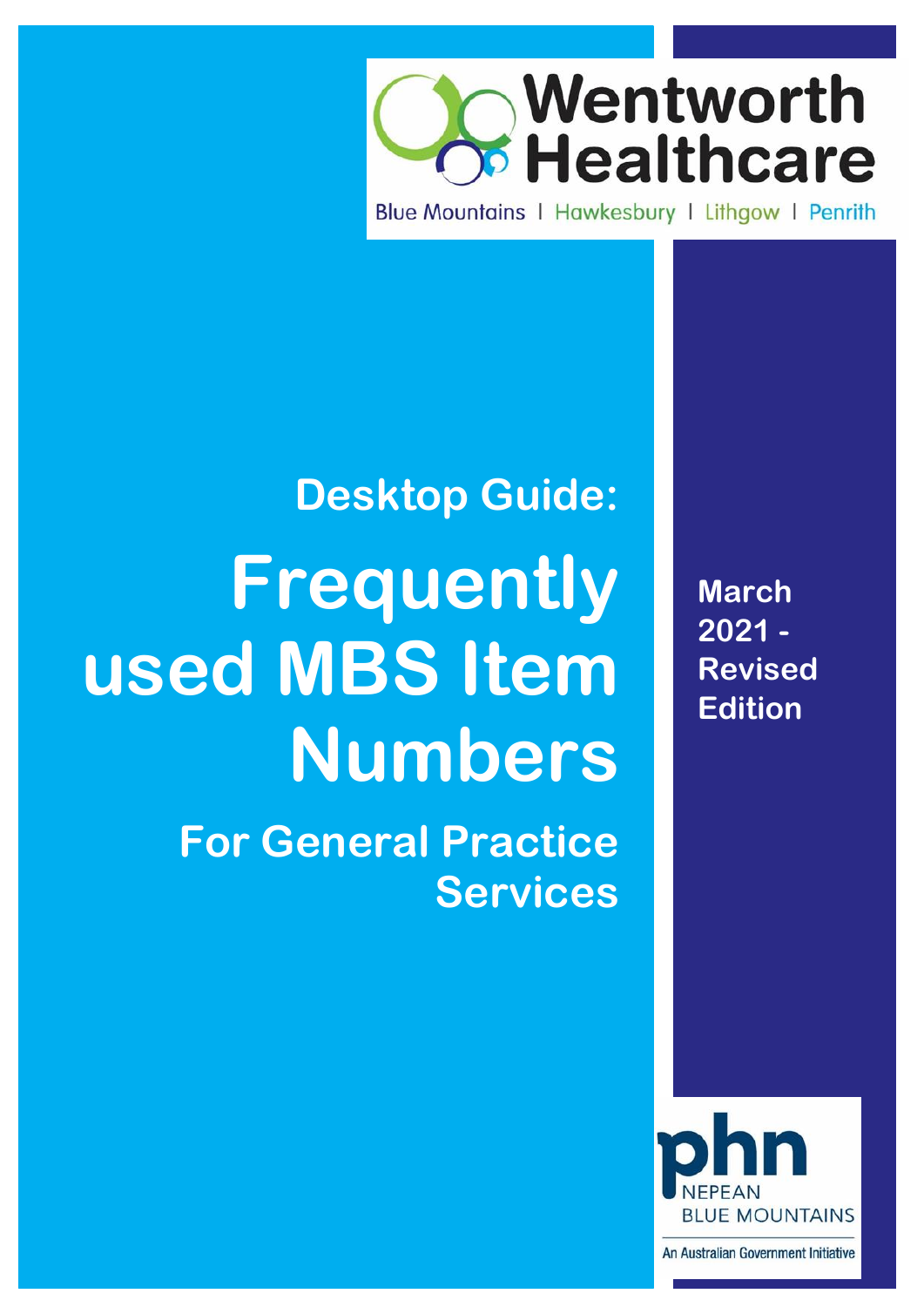# **Contents**

| Aboriginal and Torres Strait Islander - Health Assessment - Item 715  18        |  |
|---------------------------------------------------------------------------------|--|
|                                                                                 |  |
|                                                                                 |  |
|                                                                                 |  |
|                                                                                 |  |
| Reviewing a GP Management Plan (GPMP) and/or Team Care Arrangement (TCA) - Item |  |
|                                                                                 |  |
|                                                                                 |  |
|                                                                                 |  |
|                                                                                 |  |
|                                                                                 |  |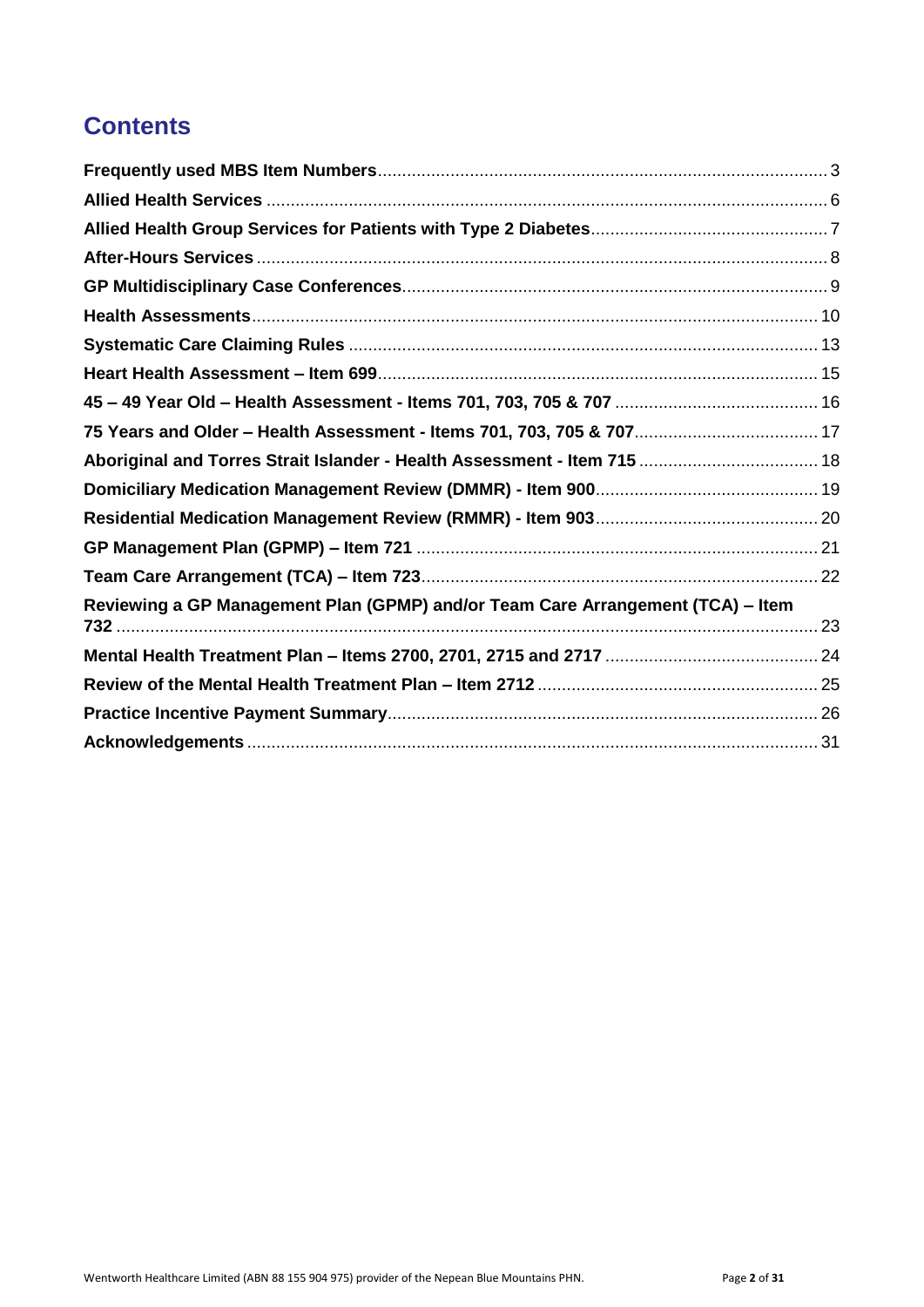# <span id="page-2-0"></span>**Frequently used MBS Item Numbers**

For a comprehensive explanation of each MBS Item Number, please refer to [MBS Online.](http://www.mbsonline.gov.au/internet/mbsonline/publishing.nsf/Content/Home)

|                                                                       | <b>Commonly Used Item Numbers</b> |          |                                                                                                                                                                                                                                                                                                                                                                                                                                                                                                         |  |
|-----------------------------------------------------------------------|-----------------------------------|----------|---------------------------------------------------------------------------------------------------------------------------------------------------------------------------------------------------------------------------------------------------------------------------------------------------------------------------------------------------------------------------------------------------------------------------------------------------------------------------------------------------------|--|
| \$<br>Item<br><b>Name</b><br><b>Description/Recommended Frequency</b> |                                   |          |                                                                                                                                                                                                                                                                                                                                                                                                                                                                                                         |  |
| 3                                                                     | Level A                           | \$17.75  | Brief $<$ 5 minutes                                                                                                                                                                                                                                                                                                                                                                                                                                                                                     |  |
| 23                                                                    | Level B                           | \$38.75  | Standard 5-24 minutes                                                                                                                                                                                                                                                                                                                                                                                                                                                                                   |  |
| 36                                                                    | Level C                           | \$75.05  | Long 25-44 minutes                                                                                                                                                                                                                                                                                                                                                                                                                                                                                      |  |
| 44                                                                    | Level D                           | \$110.50 | Prolonged > 45 minutes                                                                                                                                                                                                                                                                                                                                                                                                                                                                                  |  |
| 10990                                                                 | <b>Bulk Billing</b><br>item       | \$7.60   | DVA, under 16's and Commonwealth Concession Card<br>holders. Can be claimed concurrently for eligible patients.                                                                                                                                                                                                                                                                                                                                                                                         |  |
| 10991                                                                 | <b>Bulk Billing</b><br>item       | \$11.50  | Rural and remote                                                                                                                                                                                                                                                                                                                                                                                                                                                                                        |  |
| 11505                                                                 | Spirometry                        | \$42.40  | Measurement of spirometry, that:<br>(a) involves a permanently recorded tracing, performed before<br>and after inhalation of a bronchodilator; and<br>(b) is performed to confirm diagnosis of:<br>(i) asthma; or<br>(ii) chronic obstructive pulmonary disease (COPD); or<br>(iii) another cause of airflow limitation;<br>Each occasion at which 3 or more recordings are made.<br>Applicable only once in any 12 month period.                                                                       |  |
| 11506                                                                 | Spirometry                        | \$21.20  | Measurement of spirometry, that:<br>(a) involves a permanently recorded tracing, performed before<br>and after inhalation of a bronchodilator; and<br>(b) is performed to:<br>(i) confirm diagnosis of chronic obstructive pulmonary<br>disease (COPD); or<br>(ii) assess acute exacerbations of asthma; or<br>(iii) monitor asthma and COPD; or<br>(iv) assess other causes of obstructive lung disease or the<br>presence of restrictive lung disease;<br>Each occasion at which recordings are made. |  |
| 11707                                                                 | <b>ECG Trace</b><br>only          | \$19.00  | Twelve-Lead Electrocardiography, tracing only                                                                                                                                                                                                                                                                                                                                                                                                                                                           |  |
|                                                                       |                                   |          | Residential Aged Care Facility - GP Call Out Fee and Consults                                                                                                                                                                                                                                                                                                                                                                                                                                           |  |
| 90001                                                                 | Single site<br>call out fee       | \$56.75  | A flag fall service to which item 90020, 90035, 90043 or 90051<br>applies. For the initial attendance at one residential aged care<br>facility on one occasion, applicable to a maximum of one<br>patient attended on.                                                                                                                                                                                                                                                                                  |  |
| 90020                                                                 | <b>Brief</b>                      | \$17.75  | < 5 minutes                                                                                                                                                                                                                                                                                                                                                                                                                                                                                             |  |
| 90035                                                                 | Standard                          | \$38.75  | < 20 minutes                                                                                                                                                                                                                                                                                                                                                                                                                                                                                            |  |
| 90043                                                                 | Long                              | \$75.05  | $\geq$ 20 minutes                                                                                                                                                                                                                                                                                                                                                                                                                                                                                       |  |
| 90051                                                                 | Prolonged                         | \$110.50 | $\geq 40$ minutes                                                                                                                                                                                                                                                                                                                                                                                                                                                                                       |  |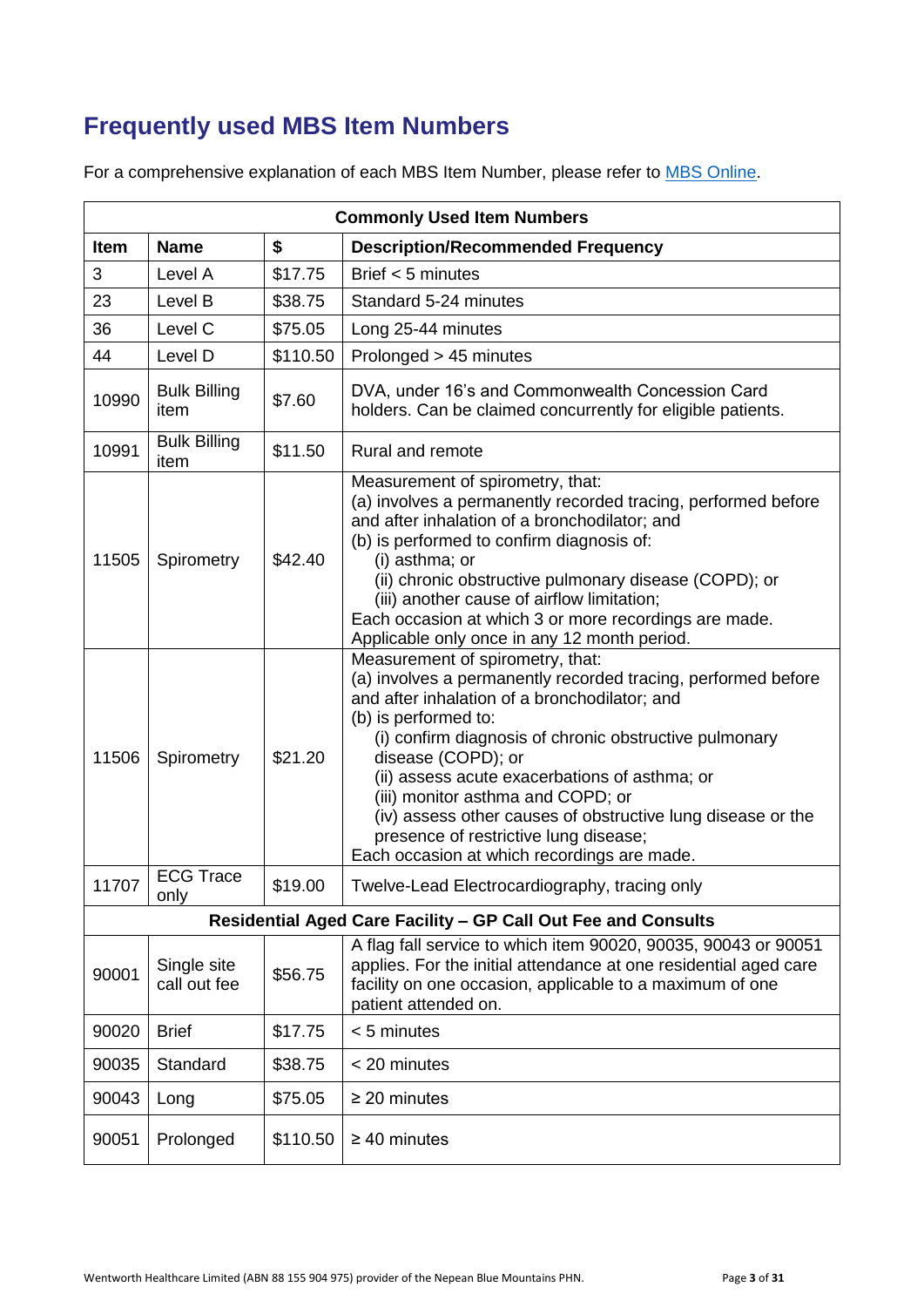|             | <b>Chronic Disease Management</b>                                                                        |          |                                                                                                                                                                                                                                                                                                                                                                                            |  |
|-------------|----------------------------------------------------------------------------------------------------------|----------|--------------------------------------------------------------------------------------------------------------------------------------------------------------------------------------------------------------------------------------------------------------------------------------------------------------------------------------------------------------------------------------------|--|
| <b>Item</b> | <b>Name</b>                                                                                              | \$       | <b>Description/Recommended Frequency</b>                                                                                                                                                                                                                                                                                                                                                   |  |
| 721         | <b>GP Management</b><br>Plan (GPMP)                                                                      | \$148.75 | Management plan for patients with chronic or terminal<br>condition. Not more than once yearly.                                                                                                                                                                                                                                                                                             |  |
| 723         | <b>Team Care</b><br>Arrangement (TCA)                                                                    | \$117.90 | Management plan for patients with chronic or terminal<br>condition and complex needs requiring ongoing care<br>from a team including the GP and at least 2 other health<br>or care providers. Enables referral for 5 rebated allied<br>health services. Not more than once yearly.                                                                                                         |  |
| 732         | <b>Review of GPMP</b><br>and/or TCA                                                                      | \$74.30  | Recommended 6 monthly. Must be performed at least<br>once over the life of the plan.                                                                                                                                                                                                                                                                                                       |  |
| 729         | GP Contribution to, or<br>Review of,<br><b>Multidisciplinary Care</b><br>Plan                            | \$72.60  | Contribution to, or review of, a multidisciplinary care<br>plan prepared by another provider (e.g. community,<br>home, allied health providers, or specialists), for patients<br>with a chronic or terminal condition and complex needs<br>that requires ongoing care from a team including the GP<br>and at least 2 other health or care providers. Not more<br>than once every 3 months. |  |
| 731         | GP Contribution to, or<br>Review of,<br><b>Multidisciplinary Care</b><br>Plan prepared by<br><b>RACF</b> | \$72.60  | GP contribution to, or review of, a multidisciplinary care<br>plan prepared by RACF, at the request of the facility, for<br>patients with a chronic or terminal condition and<br>complex needs requiring ongoing care from a team<br>including the GP and at least 2 other health or care<br>providers. Not more than once every 3 months.                                                 |  |

| <b>Health Assessments</b> |                                                                             |          |                                                                                                                                                                                         |
|---------------------------|-----------------------------------------------------------------------------|----------|-----------------------------------------------------------------------------------------------------------------------------------------------------------------------------------------|
| <b>Item</b>               | <b>Name</b>                                                                 | \$       | <b>Description/Recommended Frequency</b>                                                                                                                                                |
| 699                       | <b>Heart Health</b><br>Assessment                                           | \$75.05  | Lasting at least 20 minutes                                                                                                                                                             |
| 701                       | <b>Brief Health</b><br>Assessment                                           | \$61.20  | Lasting no more than 30 minutes                                                                                                                                                         |
| 703                       | <b>Standard Health</b><br>Assessment                                        | \$142.20 | $>$ 30 - 44 minutes                                                                                                                                                                     |
| 705                       | Long Health<br>Assessment                                                   |          | $$196.25$   > 45 - < 60 minutes                                                                                                                                                         |
| 707                       | <b>Prolonged Health</b><br>Assessment                                       | \$277.20 | > 60 minutes                                                                                                                                                                            |
| 715                       | Aboriginal and<br><b>Torres Strait Islander</b><br><b>Health Assessment</b> | \$218.90 | See MBS for requirements                                                                                                                                                                |
|                           |                                                                             |          | <b>Practice Nurse Item Numbers</b>                                                                                                                                                      |
| 10987                     | Follow Up Health<br>Services for<br>Indigenous people                       | \$24.75  | Follow up services for an Indigenous person who has<br>received a Health Assessment. Not an admitted patient<br>of a hospital. Maximum of 10 services per patient per<br>calendar year. |
| 10997                     | <b>Chronic Disease</b><br>Management                                        | \$12.40  | Monitoring and support for patients being managed<br>under a GPMP or TCA. Not more than 5 per patient per<br>year.                                                                      |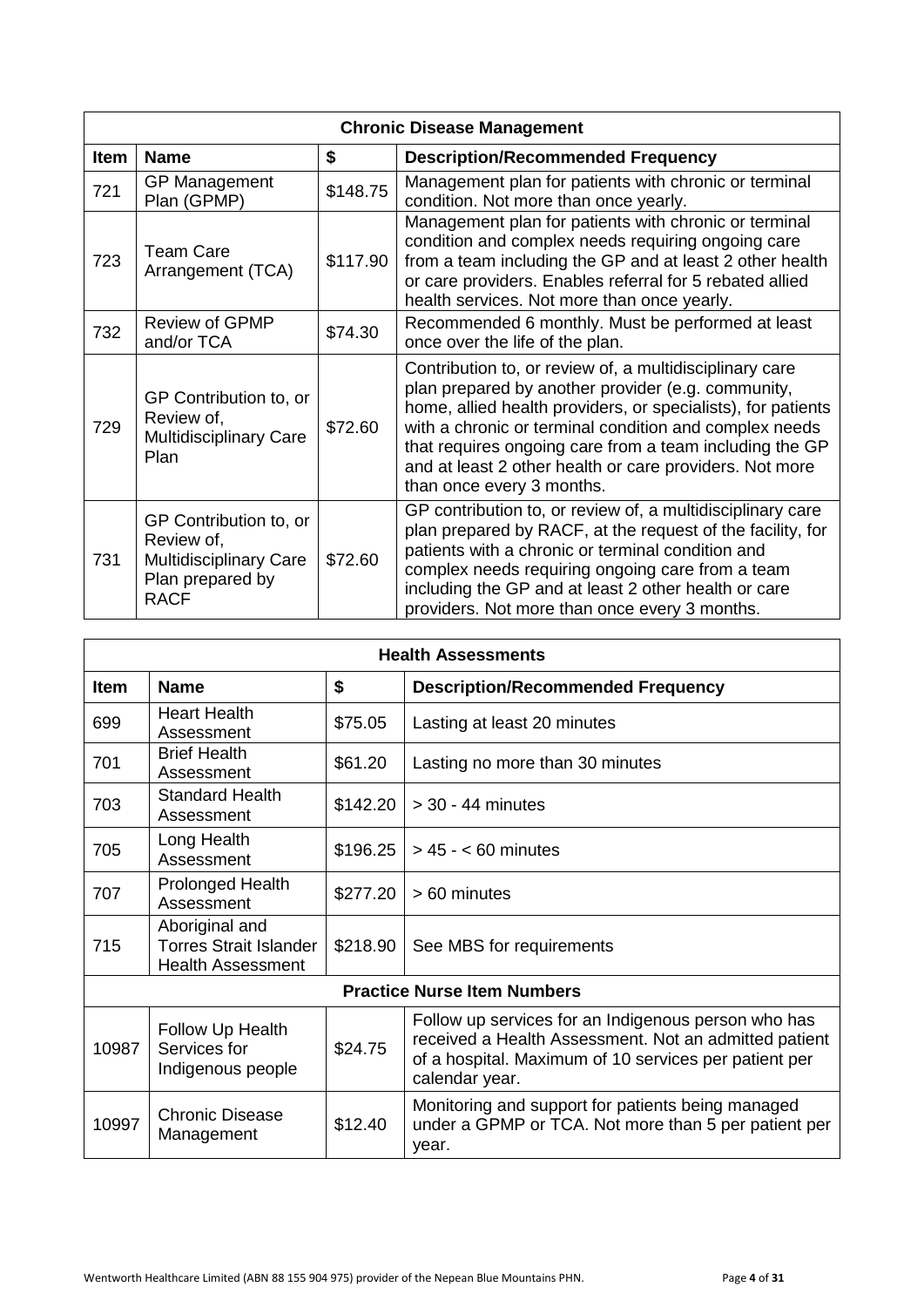| <b>Medication Management</b> |                                                                               |          |                                                                                                                                                                                                           |
|------------------------------|-------------------------------------------------------------------------------|----------|-----------------------------------------------------------------------------------------------------------------------------------------------------------------------------------------------------------|
| <b>Item</b>                  | <b>Name</b>                                                                   | \$       | <b>Description/Recommended Frequency</b>                                                                                                                                                                  |
| 900                          | Domiciliary<br><b>Medication</b><br><b>Management Review</b><br>(DMMR)        | \$159.65 | Review of medications in collaboration with a<br>pharmacist for patients at risk of medication related<br>misadventure. Once every 12 months.                                                             |
| 903                          | <b>Residential</b><br><b>Medication</b><br><b>Management Review</b><br>(RMMR) | \$109.30 | For permanent residents of Residential Aged Care<br>Facilities who are at risk of medication related<br>misadventure. Performed in collaboration with the<br>resident's pharmacist. Once every 12 months. |

|             | <b>Mental Health Item Numbers</b>                          |          |                                                                                                                                                                                                                                           |  |
|-------------|------------------------------------------------------------|----------|-------------------------------------------------------------------------------------------------------------------------------------------------------------------------------------------------------------------------------------------|--|
| <b>Item</b> | <b>Name</b>                                                | \$       | <b>Description/Recommended Frequency</b>                                                                                                                                                                                                  |  |
| 2700        | <b>GP Mental Health</b><br><b>Treatment Plan</b>           | \$73.95  | Min 20 minutes. Prepared by GP who has not<br>undertaken Mental Health Skills Training.<br>Assessment of patient and preparation of a care plan<br>with option to refer for rebated psychological<br>services. Not more than once yearly. |  |
| 2701        | <b>GP Mental Health</b><br><b>Treatment Plan</b>           | \$108.85 | Min 40 minutes. Prepared by GP who has not<br>undertaken Mental Health Skills Training.<br>Assessment of patient and preparation of a care plan<br>with option to refer for rebated psychological<br>services. Not more than once yearly. |  |
| 2712        | <b>Review of GP Mental</b><br><b>Health Treatment Plan</b> | \$73.95  | Plan should be reviewed between $1 - 6$ months and<br>no more than 2 per year.                                                                                                                                                            |  |
| 2713        | <b>Mental Health</b><br>Consultation                       | \$73.95  | Consult $\geq$ 20 minutes, for the ongoing management<br>of a patient with mental disorder. No restriction on<br>the number of these consultations per year.                                                                              |  |
| 2715        | <b>GP Mental Health</b><br><b>Treatment Plan</b>           | \$93.90  | Min 20 minutes. Prepared by GP who has<br>undertaken Mental Health Skills Training.<br>Assessment of patient and preparation of a care plan<br>with option to refer for rebated psychological<br>services. Not more than once yearly.     |  |
| 2717        | <b>GP Mental Health</b><br><b>Treatment Plan</b>           | \$138.30 | Min 40 minutes. Prepared by GP who has<br>undertaken Mental Health Skills Training.<br>Assessment of patient and preparation of a care plan<br>with option to refer for rebated psychological<br>services. Not more than once yearly.     |  |
| 2721        | <b>GP Focussed</b><br>Psychological<br><b>Strategies</b>   | \$95.65  | 30-40 minutes. Provision of focussed psychological<br>strategies by an appropriately trained and registered<br>GP working in an accredited practice.                                                                                      |  |
| 2725        | <b>GP Focussed</b><br>Psychological<br><b>Strategies</b>   | \$136.85 | > 40 minutes. Provision of focussed psychological<br>strategies by an appropriately trained and registered<br>GP working in an accredited practice.                                                                                       |  |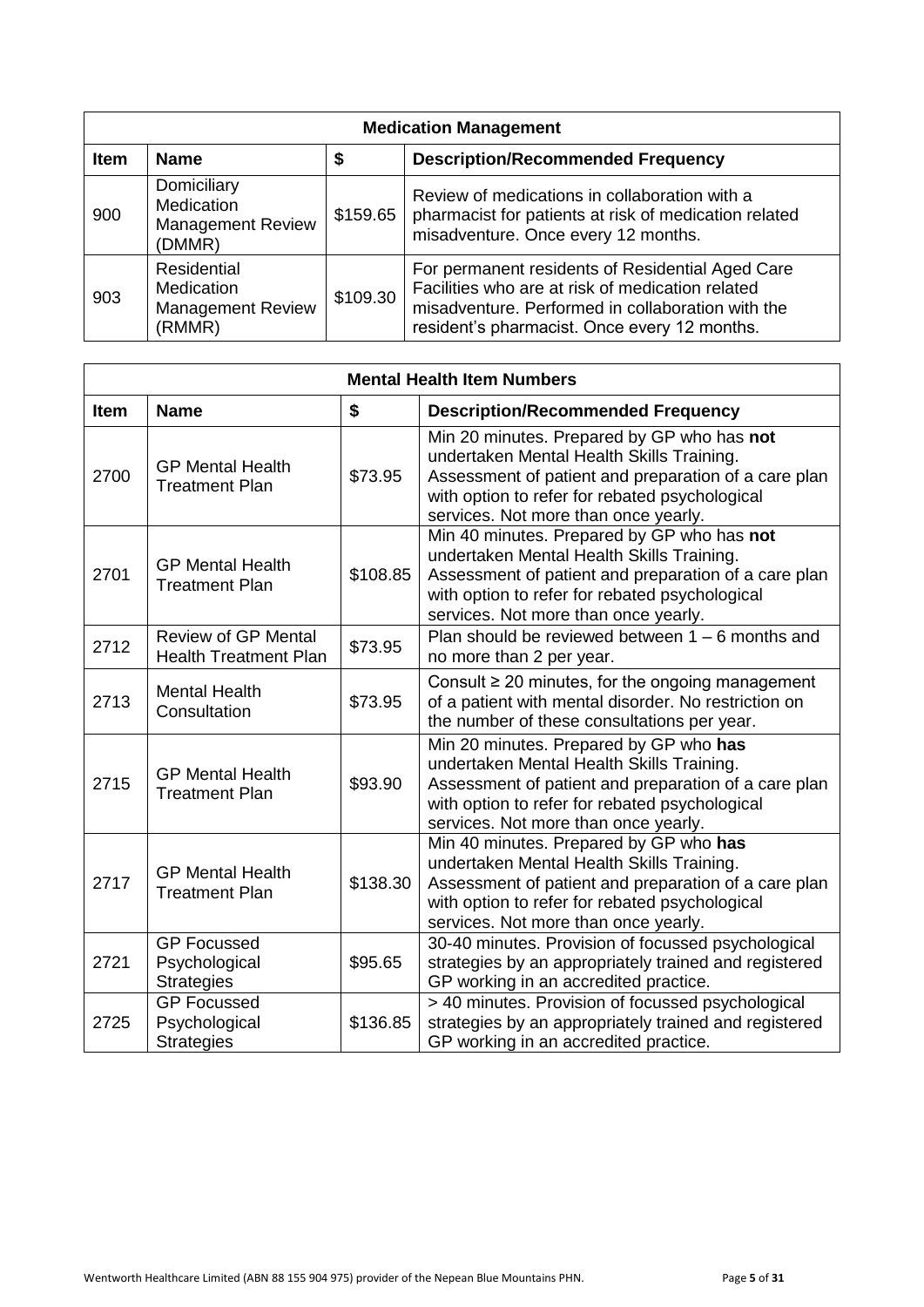# <span id="page-5-0"></span>**Allied Health Services**

### **Allied Health Services for Chronic Conditions Requiring Team Care**

*GP must have completed a GP Management Plan (721) and Team Care Arrangement (723) or contributed to a Multidisciplinary Care Plan in a Residential Aged Care Facility (731).*

### **Patient must have a chronic or terminal medical condition and complex care needs requiring care from a multidisciplinary team consisting of their GP and at least two other health or care providers.**

| Item  | <b>Name</b>                                 | <b>Description/Recommended Frequency</b>                                                                       |
|-------|---------------------------------------------|----------------------------------------------------------------------------------------------------------------|
| 10950 | Aboriginal Health Worker<br><b>Services</b> | Allied Health Provider must be Medicare<br>$\bullet$<br>registered                                             |
| 10951 | <b>Diabetes Educator Services</b>           | Maximum of 5 allied health services per patient<br>$\bullet$                                                   |
| 10952 | <b>Audiologist Services</b>                 | per each calendar year                                                                                         |
| 10953 | <b>Exercise Physiologist Services</b>       | Can be 5 sessions with one provider or a<br>$\bullet$<br>combination e.g. 3 dietitian and 2 diabetes           |
| 10954 | <b>Dietitian Services</b>                   | education sessions                                                                                             |
| 10958 | <b>Occupational Therapist Services</b>      | GP refers to allied health professional using<br>$\bullet$<br>'Referral Form for Chronic Disease Allied Health |
| 10960 | <b>Physiotherapist Services</b>             | (Individual) Services under Medicare' or a<br>referral form containing all components. One for                 |
| 10962 | <b>Podiatrist Services</b>                  | each provider                                                                                                  |
| 10964 | <b>Chiropractor Services</b>                | Services must be at least 20 minutes duration<br>$\bullet$<br>and provided to an individual not a group        |
| 10966 | <b>Osteopath Services</b>                   | Allied health professionals must report back to<br>$\bullet$                                                   |
| 10970 | <b>Speech Pathologist Services</b>          | the referring GP after first and last visit                                                                    |
|       |                                             | For mental health conditions, use Better Access<br>$\bullet$<br>Mental Health Care items - 10 sessions         |
| 10956 | <b>Mental Health Worker Services</b>        | For chronic physical conditions, use GPMP and<br>$\bullet$<br>$TCA - 5$ sessions                               |
| 10968 | <b>Psychologist Services</b>                | Better access and GPMP can be used for the<br>same patient where eligible                                      |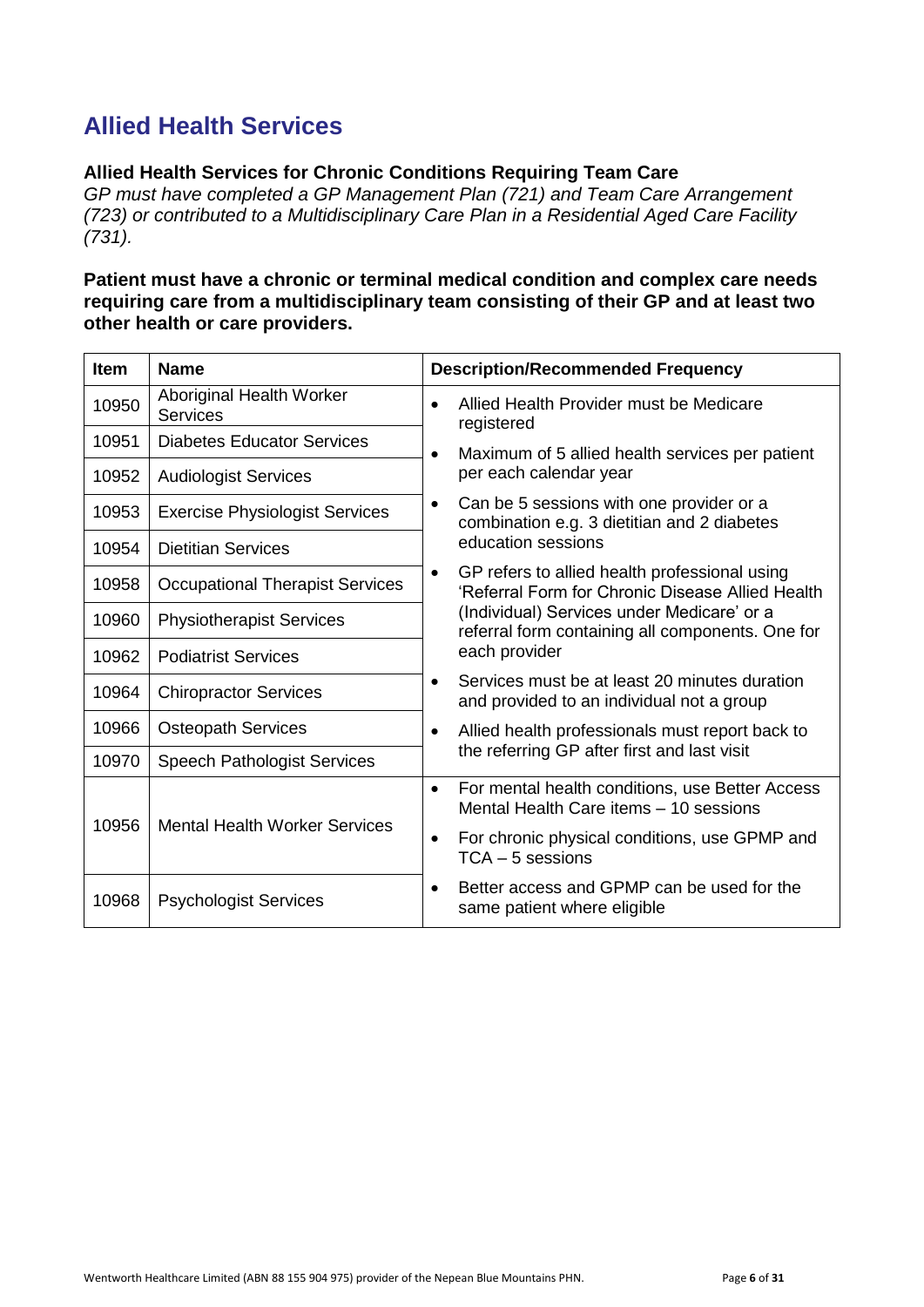# <span id="page-6-0"></span>**Allied Health Group Services for Patients with Type 2 Diabetes**

### **Assessment and Provision of Group Services**

*GP must have completed a GP Management Plan (721), or reviewed an existing GPMP (732), or contributed to, or reviewed a Multidisciplinary Care Plan in a Residential Aged Care Facility (731).*

For a comprehensive explanation of each MBS Item number, please refer to the Medicare Benefits Schedule online at **[www.mbsonline.gov.au](http://www.mbsonline.gov.au/)**.

| <b>Item</b> | <b>Name</b>                                                      | <b>Description/Recommended Frequency</b>                                                                                                                                                                                                                  |
|-------------|------------------------------------------------------------------|-----------------------------------------------------------------------------------------------------------------------------------------------------------------------------------------------------------------------------------------------------------|
| 81100       | <b>Assessment for Group Services</b><br>by Diabetes Educator     | One assessment session only by either Diabetes                                                                                                                                                                                                            |
| 81110       | <b>Assessment for Group Services</b><br>by Exercise Physiologist | Educator, Exercise Physiologist or Dietitian per<br>calendar year<br>Medicare Allied Health Group Services for Type                                                                                                                                       |
| 81120       | <b>Assessment for Group Services</b><br>by Dietitian             | 2 Diabetes Referral Form                                                                                                                                                                                                                                  |
| 81105       | <b>Diabetes Education Group</b><br>Services                      | 8 group services per calendar year, can be 8<br>sessions with one provider or a combination e.g.<br>3 diabetes education, 3 dietitian and 2 exercise<br>physiology sessions<br>Medicare Allied Health Group Services for Type<br>2 Diabetes Referral Form |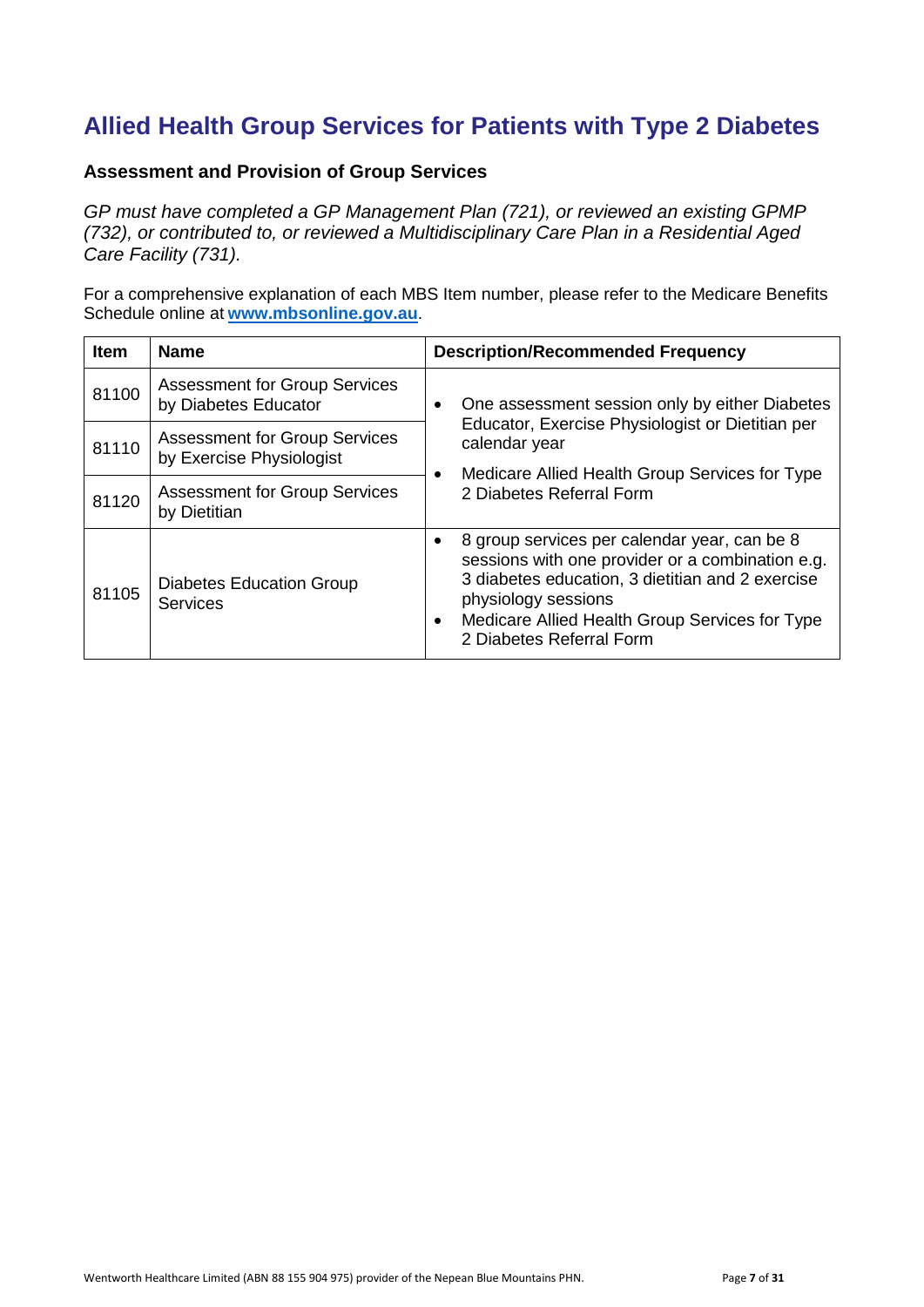# <span id="page-7-0"></span>**After-Hours Services**

| <b>Attendance Period</b>                          |                                              |                                                | <b>Item Number</b>                                                                                                                                                                                                                | <b>MBS</b><br><b>Payment</b>                                                             | <b>Brief Guide</b>                                                                                                                                                                              |
|---------------------------------------------------|----------------------------------------------|------------------------------------------------|-----------------------------------------------------------------------------------------------------------------------------------------------------------------------------------------------------------------------------------|------------------------------------------------------------------------------------------|-------------------------------------------------------------------------------------------------------------------------------------------------------------------------------------------------|
|                                                   | Urgent attendance - after hours              |                                                | 585 (GP) <sup>1</sup>                                                                                                                                                                                                             | \$133.90                                                                                 |                                                                                                                                                                                                 |
| Mon-Fri<br>$7 - 8$ am or<br>$6 - 11$ pm           | Sat<br>$7 - 8$ am or<br>$12noon -$<br>11pm   | Sun & Pub<br><b>Holidays</b><br>$7am - 11pm$   | 588 (Non-VR GP,<br>rural area) $2$<br>591 (Non-VR GP,<br>metropolitan area)<br>594 (additional<br>patients at one<br>location) <sup>3</sup>                                                                                       | \$133.90<br>\$92.80<br>\$43.25                                                           | These items can<br>$\bullet$                                                                                                                                                                    |
|                                                   | Urgent attendance - unsociable hours         |                                                |                                                                                                                                                                                                                                   |                                                                                          | only be used for                                                                                                                                                                                |
| Mon-Fri<br>$11pm -$<br>7am                        | <b>Sat</b><br>11 pm $-$<br>7am               | Sun & Pub<br><b>Holidays</b><br>11 pm $-$ 7 am | 599 (GP) <sup>1</sup><br>600 (Non-VR GP)                                                                                                                                                                                          | \$157.80<br>\$126.10                                                                     | the first patient, if<br>more than one<br>patient is seen on                                                                                                                                    |
|                                                   |                                              | Non-urgent after hours at a place other        | <b>Home</b>                                                                                                                                                                                                                       | <b>RACFS</b>                                                                             | the one occasion,<br>standard (non-                                                                                                                                                             |
| than consulting rooms                             |                                              |                                                |                                                                                                                                                                                                                                   |                                                                                          | urgent) after hours                                                                                                                                                                             |
| Mon-Fri<br>Before 8am<br>or after<br>6pm          | <b>Sat</b><br>Before 8am<br>or after<br>12pm | Sun & Pub<br><b>Holidays</b><br>All day        | GP:<br>5003<br>5023<br>5043<br>5063<br>Non-VR GP:<br>5220<br>5223<br>5227<br>5228<br>*The above MBS Payments are for the 1st                                                                                                      | <u>GP:</u><br>5010<br>5028<br>5049<br>5067<br>Non-VR GP:<br>5260<br>5263<br>5265<br>5267 | items apply<br>The urgent after-<br>$\bullet$<br>hours items can<br>only be used<br>where the patient<br>has a medical<br>condition that<br>requires urgent<br>assessment which<br>could not be |
|                                                   |                                              |                                                | patient only. Please refer to MBS Online for<br>multiple patient fee schedules.                                                                                                                                                   |                                                                                          | delayed until the<br>next in-hours                                                                                                                                                              |
|                                                   | Non-urgent after hours at consulting         |                                                | GP                                                                                                                                                                                                                                |                                                                                          | period                                                                                                                                                                                          |
| rooms<br>Mon-Fri<br>Before 8am<br>or after<br>8pm | <b>Sat</b><br>Before 8am<br>or after<br>1pm  | Sun & Pub<br><b>Holidays</b><br>All day        | 5000 (Level A)<br>5020 (Level B <<br>20 min)<br>5040 (Level C ><br>20 min)<br>5060 (Level D ><br>40 min)<br>Non-VR GP<br>5200 (Level A)<br>5203 (Level B <<br>20 min)<br>5207 (Level C ><br>20 min)<br>5208 (Level D ><br>40 min) | Refer to MBS<br>online for<br>further<br>information                                     | For consultations<br>at the health<br>centre it is<br>necessary for the<br>practitioner to<br>return to, and<br>specially open the<br>consulting rooms<br>for the attendance                    |

**.** 

<sup>&</sup>lt;sup>1</sup> 585 and 599 available to medical practitioners who are vocationally registered or vocationally recognised or practitioners who are AHOMPS program participants employed with full time general practice.

<sup>2</sup> 588 is available to non-vocationally recognised medical practitioners in areas MMM 3 to MMM 7. For our region this includes the following: **MMM Area 3:** Blackheath, Medlow Bath, Medlow Bath, Mt Victoria; **MMM Area 4:** Lithgow, Hartley, Bowenfels, Rydal, Marrangaroo; **MMM Area 5:** Portland, Wallerawang, Bilpin, Mt Irvin, Colo, Colo Heights.

<sup>3</sup> Professional attendance by a medical practitioner—each additional patient at an attendance that qualifies for item 585, 588 or 591 in relation to the first patient.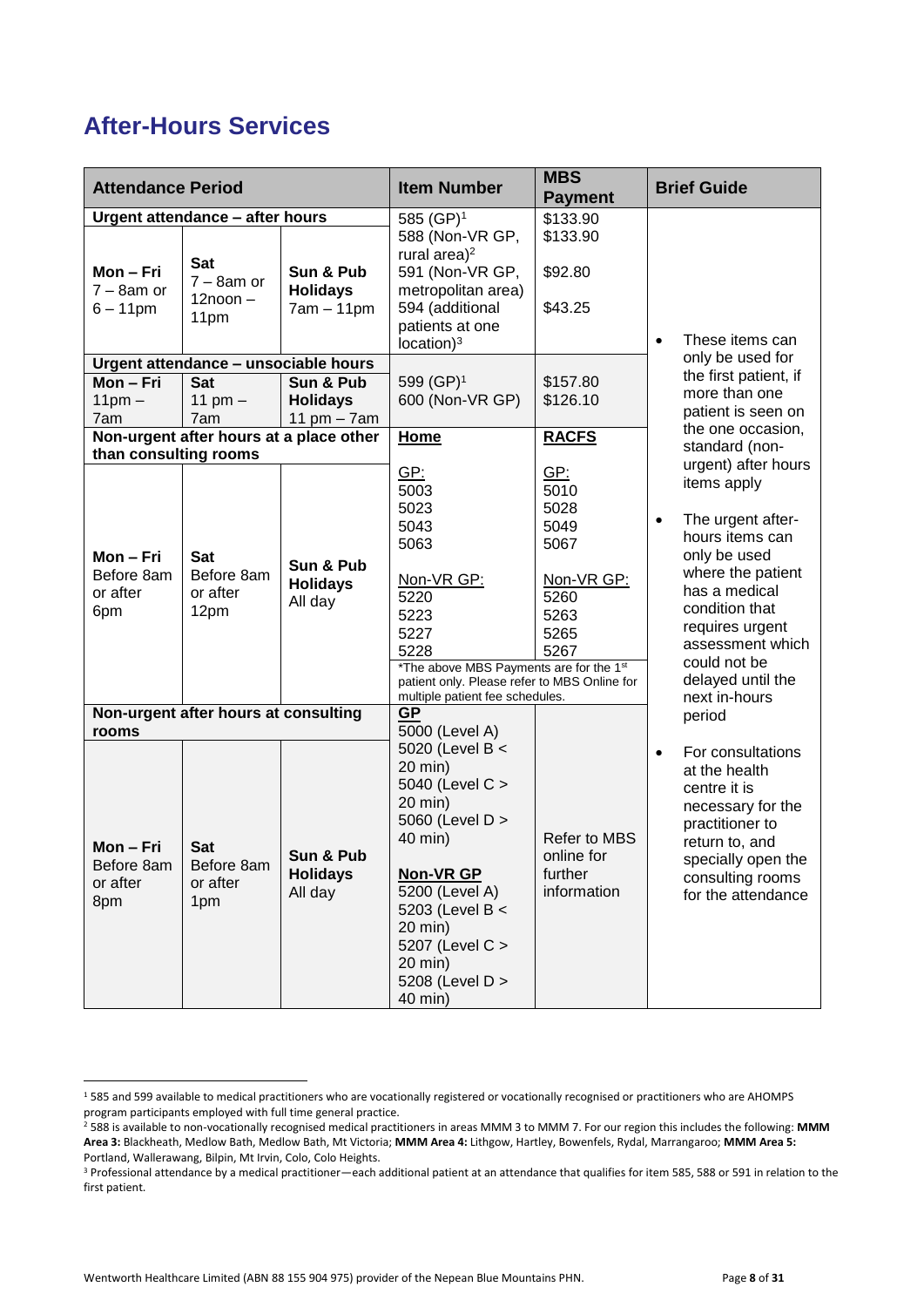# <span id="page-8-0"></span>**GP Multidisciplinary Case Conferences**

| <b>Item</b> | <b>Name</b>                                  | <b>Description/Recommended Frequency</b>                                                                                                                                                                 |
|-------------|----------------------------------------------|----------------------------------------------------------------------------------------------------------------------------------------------------------------------------------------------------------|
| 735         | Organise and coordinate a<br>case conference | 15 - 20 minutes. GP organises and coordinates case<br>conference in RACF, community, or on discharge. For<br>patients with a chronic or terminal condition and complex,<br>multidisciplinary care needs. |
| 739         | Organise and coordinate a<br>case conference | 20 - 40 minutes. GP organises and coordinates case<br>conference in RACF, community, or on discharge. For<br>patients with a chronic or terminal condition and complex,<br>multidisciplinary care needs. |
| 743         | Organise and coordinate a<br>case conference | > 40 minutes. GP organises and coordinates case<br>conference in RACF, community, or on discharge. For<br>patients with a chronic or terminal condition and complex,<br>multidisciplinary care needs.    |
| 747         | Participate in a case<br>conference          | 15 - 20 minutes. GP participates in a case conference in<br>RACF, community, or on discharge. For patients with a<br>chronic or terminal condition and complex,<br>multidisciplinary care needs.         |
| 750         | Participate in a case<br>conference          | 30 - 40 minutes. GP participates in a case conference in<br>RACF, community, or on discharge. For patients with a<br>chronic or terminal condition and complex,<br>multidisciplinary care needs.         |
| 758         | Participate in a case<br>conference          | > 40 minutes. GP participates in a case conference in<br>RACF, community, or on discharge. For patients with a<br>chronic or terminal condition and complex,<br>multidisciplinary care needs.            |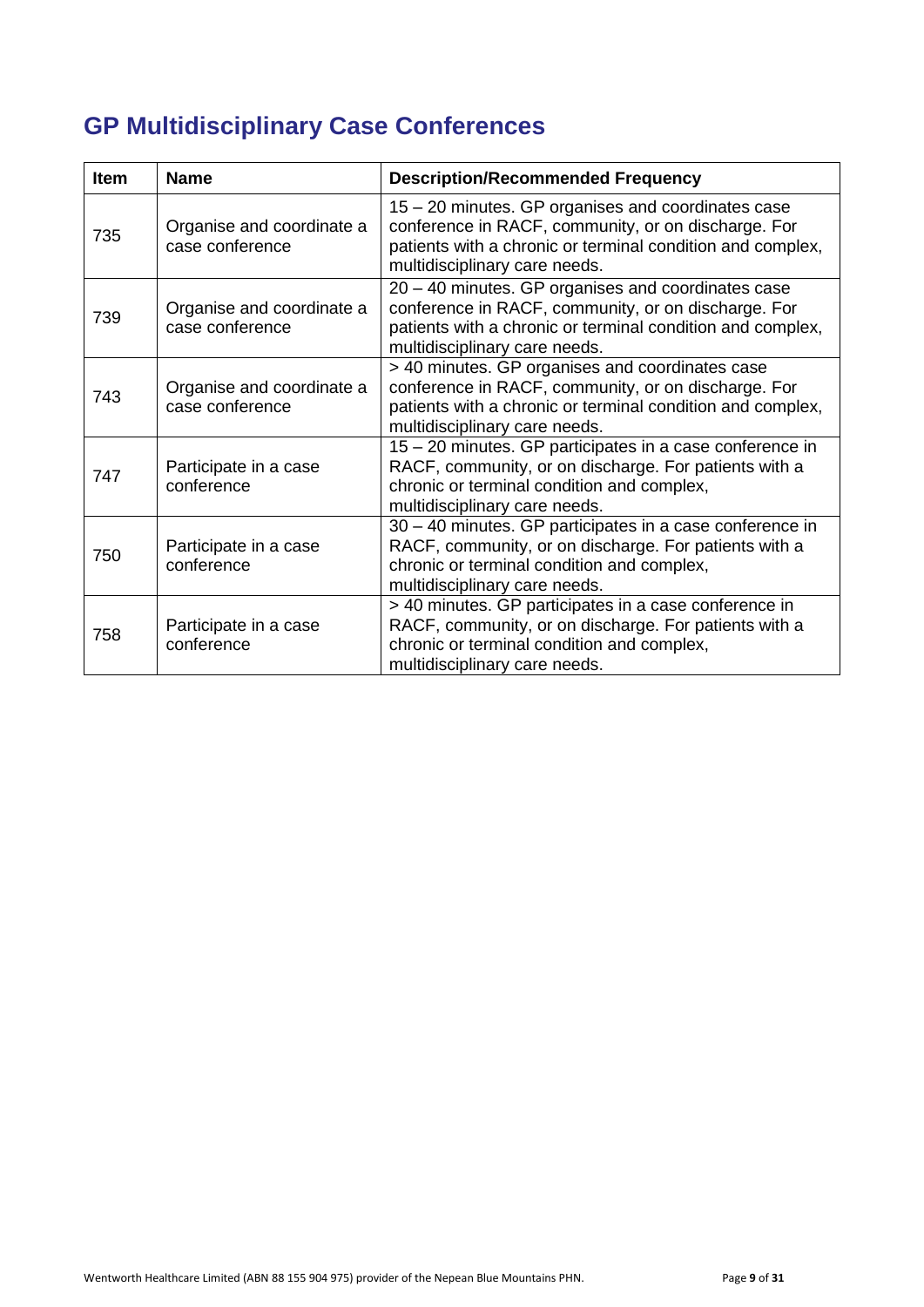# <span id="page-9-0"></span>**Health Assessments**

For a comprehensive explanation of each MBS Item number, please refer to the Medicate Benefits Schedule online at **[www.mbsonline.gov.au](http://www.mbsonline.gov.au/)**.

| Item | <b>Name</b>                    | <b>Description/Recommended Frequency</b>                                                                                                                                                                                                                                                                                                                                                                                                                                                                                                                                                                                                                                                                                                                                                                                                                                                                                                                                                                                                                                                                                                                                                             |
|------|--------------------------------|------------------------------------------------------------------------------------------------------------------------------------------------------------------------------------------------------------------------------------------------------------------------------------------------------------------------------------------------------------------------------------------------------------------------------------------------------------------------------------------------------------------------------------------------------------------------------------------------------------------------------------------------------------------------------------------------------------------------------------------------------------------------------------------------------------------------------------------------------------------------------------------------------------------------------------------------------------------------------------------------------------------------------------------------------------------------------------------------------------------------------------------------------------------------------------------------------|
| 699  | <b>Heart Health Assessment</b> | >20 Minutes<br>a) Collection of relevant information including taking a<br>patient history that is aimed at identifying<br>cardiovascular disease risk factors, including diabetes<br>status, alcohol intake, smoking status, cholesterol<br>status (if not performed within the last 12 months) and<br>blood glucose<br>b) A physical examination, which must include recording<br>of blood pressure<br>c) Initiating interventions and referrals to address the<br>identified risk factors<br>d) Implementing a management plan for appropriate<br>treatment of identified risk factors<br>e) Providing the patient with preventative health care<br>advice and information, including modifiable lifestyle<br>factors                                                                                                                                                                                                                                                                                                                                                                                                                                                                             |
| 701  | <b>Brief Health Assessment</b> | < 30 Minutes<br>a) Collection of relevant information, including taking a<br>patient history<br>A basic physical examination<br>b)<br>Initiating interventions and referrals as indicated<br>C)<br>Providing the patient with preventive health care<br>d)<br>advice and information<br>Incorporating:<br>Health Assessment - Type 2 Diabetes Risk<br><b>Evaluation</b><br>Provision of lifestyle modification advice and<br>interventions for patients aged 40-49 years who score<br>≥ 12 on AUSDRISK. Once every 3 years<br>Health Assessment - 45 - 49 Year Old<br>$\bullet$<br>Once only health assessment for patients $45 - 49$<br>years who are at risk of developing a chronic disease<br>Health Assessment - 75 Years and Older<br>$\bullet$<br>Health assessment for patients aged 75 years and<br>older. Once every 12 months<br><b>Health Assessment - Comprehensive Medical</b><br>$\bullet$<br><b>Assessment</b><br>Comprehensive Medical Assessment for permanent<br>residents of Residential Aged Care Facilities.<br>Available for new and existing residents. Not more<br>than once yearly<br>Health Assessment for patient with an Intellectual<br>$\bullet$<br><b>Disability</b> |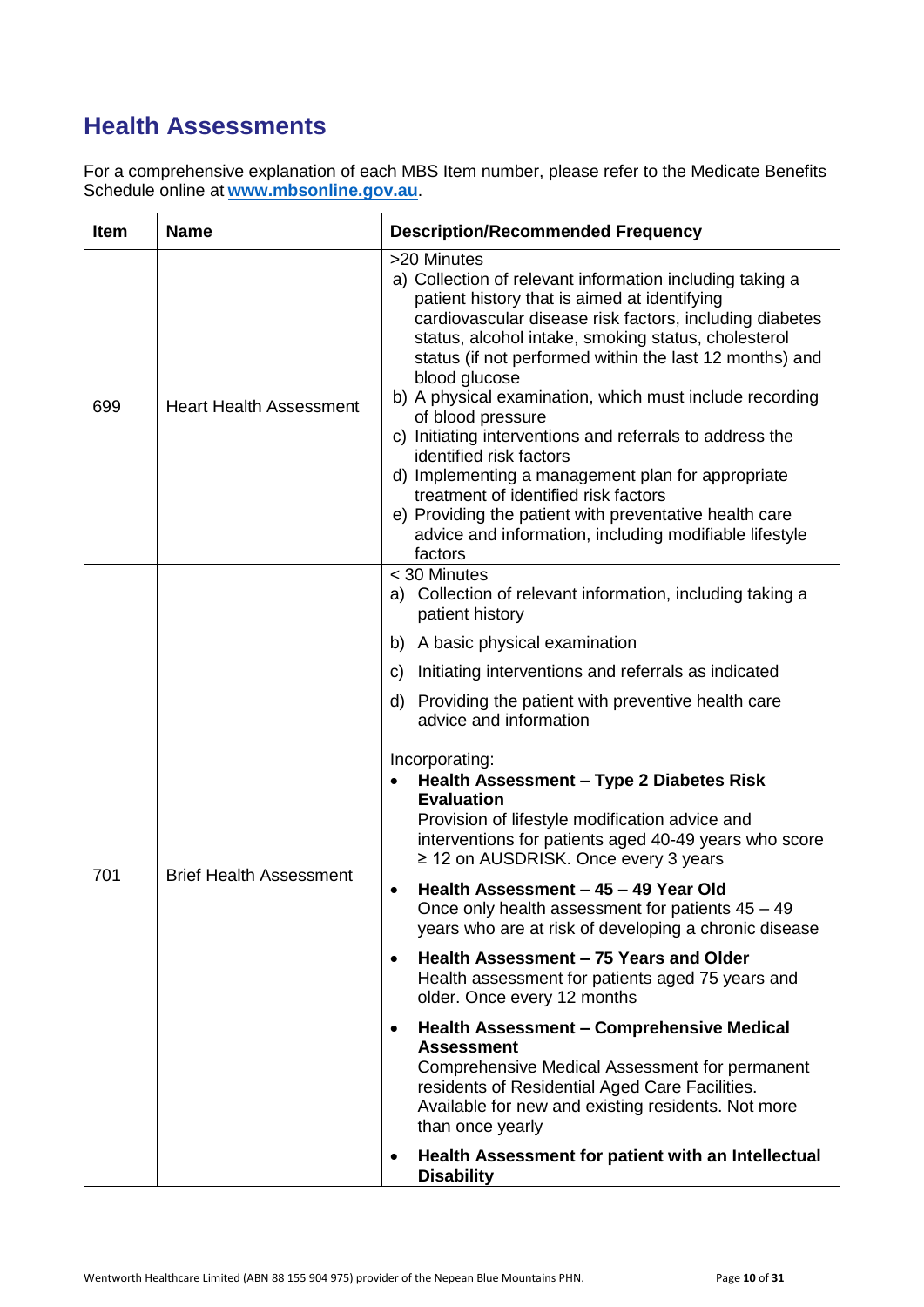|     |                                             | Health assessment for patient with Intellectual<br>Disability. Not more than once yearly                                                                                                                                                                                                                                                                                                |
|-----|---------------------------------------------|-----------------------------------------------------------------------------------------------------------------------------------------------------------------------------------------------------------------------------------------------------------------------------------------------------------------------------------------------------------------------------------------|
|     |                                             | Health Assessment for Refugees and other<br>$\bullet$<br><b>Humanitarian Entrants</b><br>Once only health assessment for new refugees and<br>other humanitarian entrants, as soon as possible after<br>their arrival (within 12 months of their arrival).<br>A desktop guide - Caring for Refugee Patients in<br>General Practice is available on the RACGP website<br>www.racgp.org.au |
|     |                                             | $30 - 44$ minutes                                                                                                                                                                                                                                                                                                                                                                       |
|     |                                             | Detailed information collection, including taking patient<br>a)<br>history                                                                                                                                                                                                                                                                                                              |
| 703 | <b>Standard Health</b><br>Assessment        | An extensive physical examination<br>b)                                                                                                                                                                                                                                                                                                                                                 |
|     |                                             | Initiating interventions and referrals as indicated<br>C)                                                                                                                                                                                                                                                                                                                               |
|     |                                             | Providing a preventative health care strategy for the<br>d)<br>patient                                                                                                                                                                                                                                                                                                                  |
|     | Long Health Assessment                      | $45 - 59$ Minutes                                                                                                                                                                                                                                                                                                                                                                       |
|     |                                             | a) Comprehensive information collection, including taking<br>a patient history                                                                                                                                                                                                                                                                                                          |
|     |                                             | An extensive examination of the patient's medical<br>b)<br>condition and physical function                                                                                                                                                                                                                                                                                              |
| 705 |                                             | Initiating interventions and referrals and indicated<br>C)                                                                                                                                                                                                                                                                                                                              |
|     |                                             | Providing a basic preventive health care management<br>d)<br>plan for the patient                                                                                                                                                                                                                                                                                                       |
|     |                                             | Incorporating the Health Assessment categories listed in<br>701.                                                                                                                                                                                                                                                                                                                        |
|     |                                             | > 60 minutes                                                                                                                                                                                                                                                                                                                                                                            |
|     | <b>Prolonged Health</b>                     | a) Comprehensive information collection, including taking<br>a patient history                                                                                                                                                                                                                                                                                                          |
| 707 |                                             | An extensive examination of the patient's medical<br>b)<br>condition, and physical, psychological and social<br>function                                                                                                                                                                                                                                                                |
|     | Assessment                                  | Initiating interventions and referrals as indicated<br>C)                                                                                                                                                                                                                                                                                                                               |
|     |                                             | Providing a comprehensive preventive health care<br>d)<br>management plan for the patient                                                                                                                                                                                                                                                                                               |
|     |                                             | Incorporating the Health Assessment categories listed in<br>701.                                                                                                                                                                                                                                                                                                                        |
|     | <b>Aboriginal and Torres</b>                | No designated time or complexity requirements                                                                                                                                                                                                                                                                                                                                           |
| 715 | <b>Strait Islander Health</b><br>Assessment | Incorporating:<br><b>ATSI Child Health Assessment</b>                                                                                                                                                                                                                                                                                                                                   |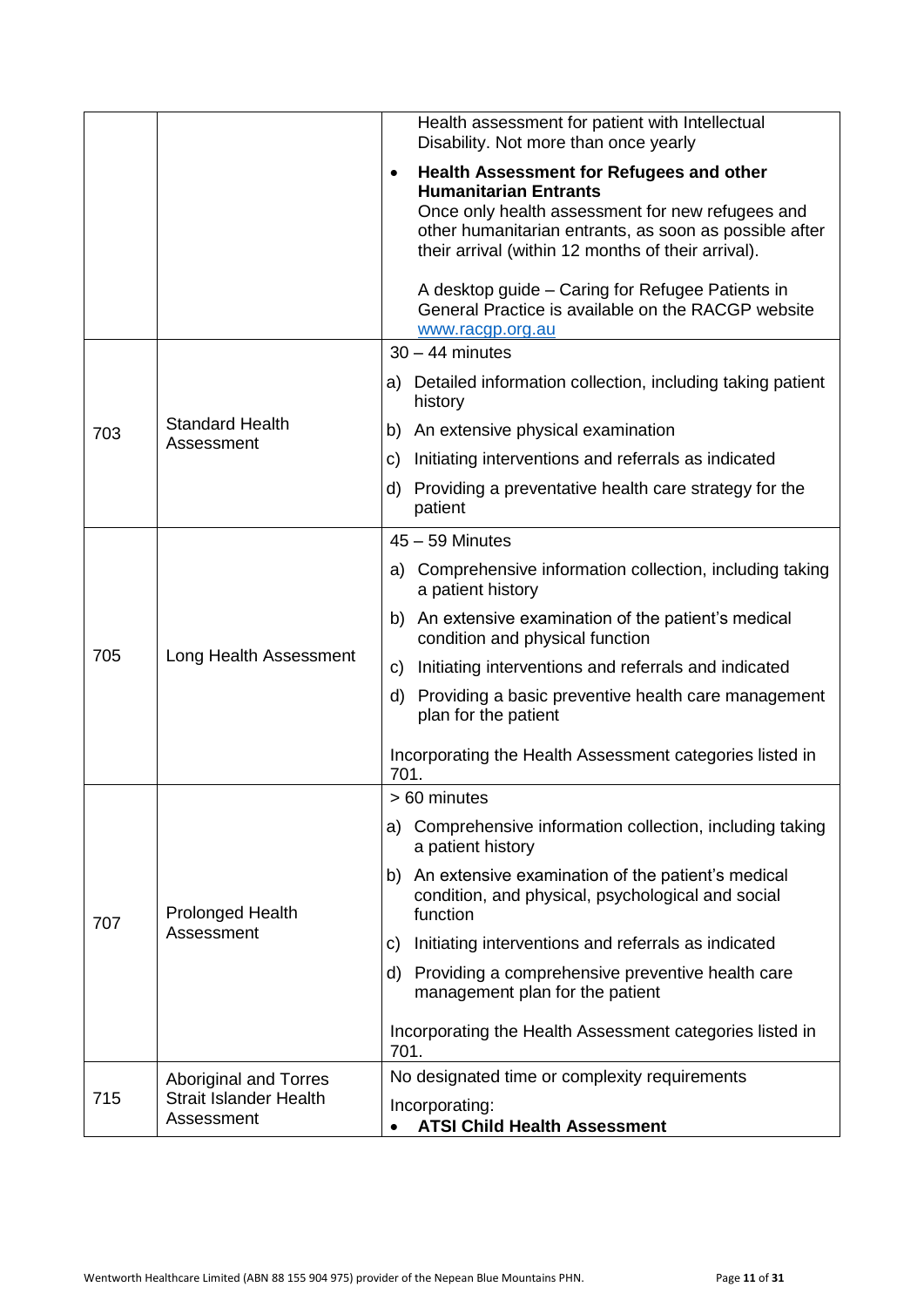|  | Health Assessment for ATSI patients $0 - 14$ years old.<br>Not available to inpatients of hospitals or RACF. Not<br>more than once every 9 months                                                     |
|--|-------------------------------------------------------------------------------------------------------------------------------------------------------------------------------------------------------|
|  | <b>ATSI Adult Health Assessment</b><br>Health Assessment for ATSI patients 15 – 54 years<br>old. Not available to inpatients of hospitals or RACF.<br>Not more than once every 9 months               |
|  | <b>ATSI Health Assessment for an Older Person</b><br>Health Assessment for ATSI patients 55 years and<br>over. Not available to inpatients of hospitals or RACF.<br>Not more than once every 9 months |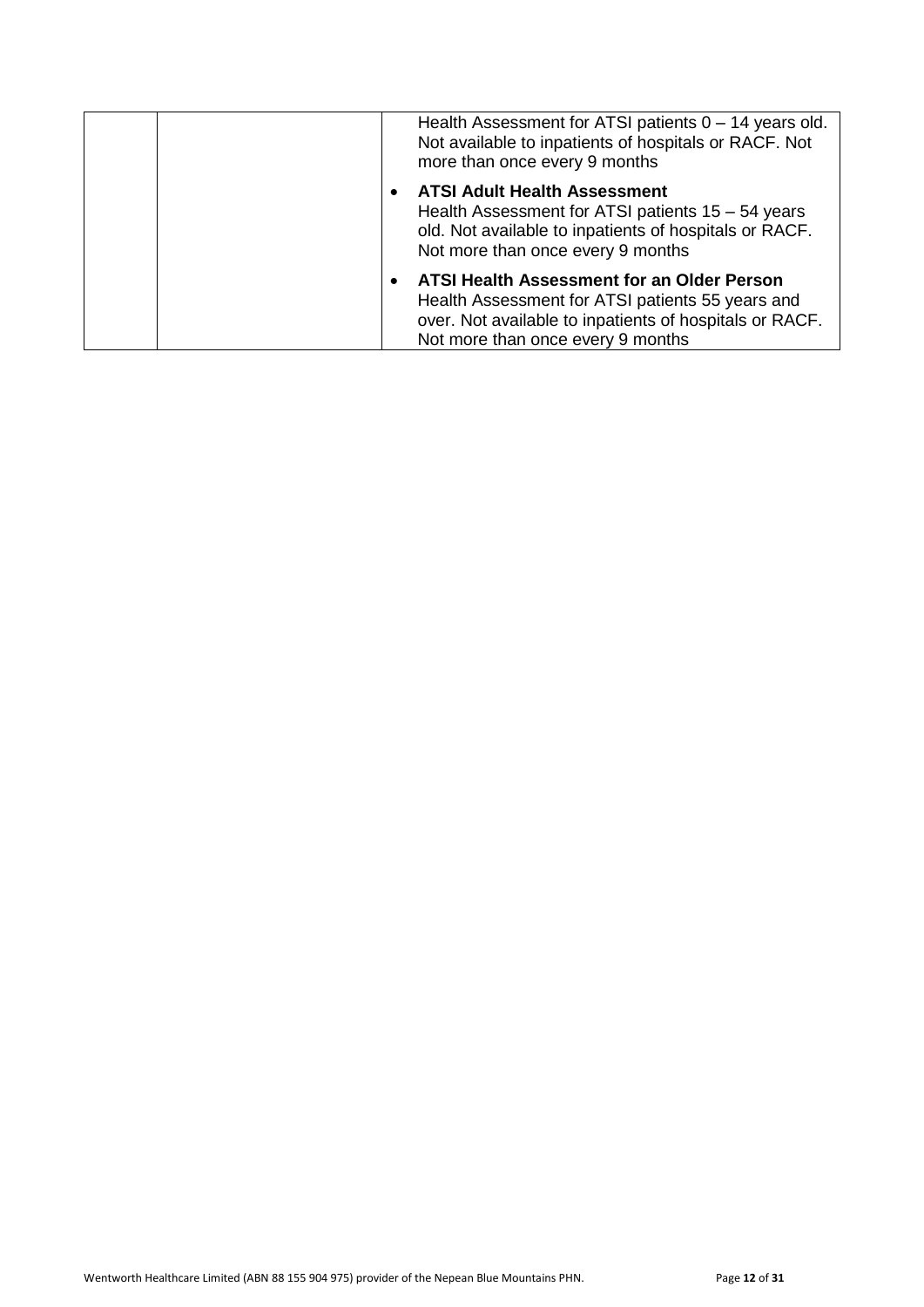# <span id="page-12-0"></span>**Systematic Care Claiming Rules**

### **Legend MBS Item Numbers**

- No claiming restrictions
- **721** GP Management Plan (GPMP) **2713** GP Mental Health Consultation
- 
- 
- 
- **723** Team Care Arrangement (TCA) **2700 / 2701** GP Mental Health Treatment Plan **732** Review of GPMP and/or TCA **2715 / 2717** GP Mental Health Treatment Plan
- 
- **900** Home Medication Review **2712** Review of GP Mental Health Treatment Plan

### **Recommended Months until Next Claim for Service**

| $*721$                            | 24              |                 | $6\phantom{1}6$ |     |                |       |               |      |
|-----------------------------------|-----------------|-----------------|-----------------|-----|----------------|-------|---------------|------|
| *723                              |                 | 24              | $6\phantom{1}6$ |     |                |       |               |      |
| **732                             | $6\phantom{1}6$ | $6\phantom{1}6$ | $6\phantom{1}6$ |     |                |       |               |      |
| 900                               |                 |                 |                 | 12  |                |       |               |      |
| 2700 / 2701                       |                 |                 |                 |     | 12             | 3     |               |      |
| §2712                             |                 |                 |                 |     | 3              | 3     | 3             |      |
| 2713                              |                 |                 |                 |     |                |       |               |      |
| 2715 / 2717                       |                 |                 |                 |     |                |       | 12            |      |
| <b>MBS Item</b><br><b>Numbers</b> | *721            | $*723$          | **732           | 900 | 2700 /<br>2701 | §2712 | 2715/<br>2717 | 2713 |

### **Additional Claiming Rules**

- **\*721 & 733** Recommended claiming period 24 months, minimum claiming period 12 months
	- **\*\*732** Recommended claiming period 6 months, minimum claiming period 3 months. Can be claimed twice on the same day if review of both GPMP and TCA are completed, in this case the patient invoice and Medicare claim should be annotated.
	- **§2712** Review recommended 1 month 6 months after 2700, 2701, 2715, 2717 with not more than 2 reviews in a 12 month period.
	- **Notes** Where a service is provided earlier than minimum claiming periods the patient invoice and Medicare claim should be annotated. For example; clinically indicated/required, hospital discharge, exceptional circumstances significant change.

Standard consultations, health assessments, care plans and medication reviews should not be claimed on the same day. If provided on the same day the patient invoice and Medicare claim should be annotated, for example; clinically indicated/required, separate service.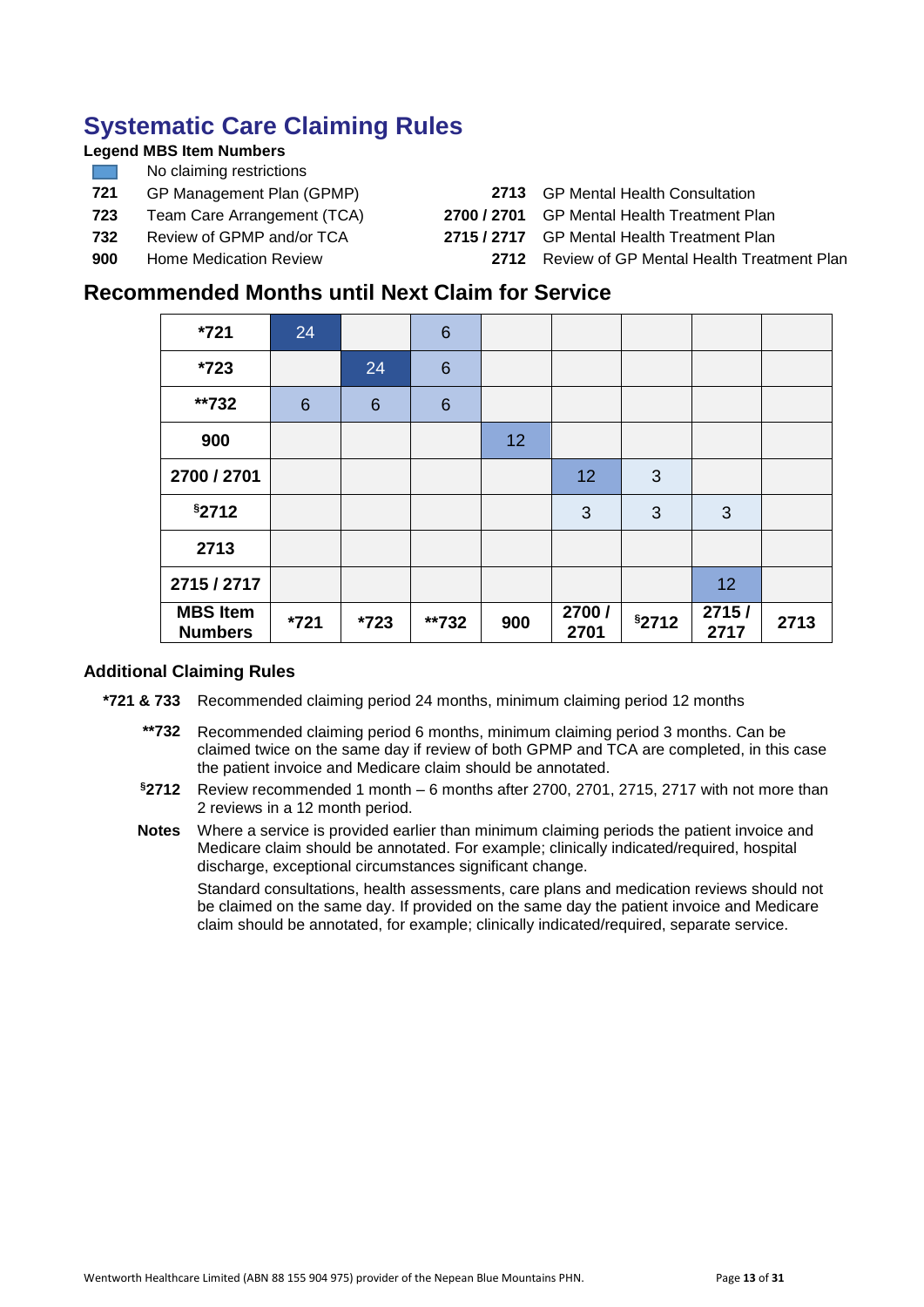### **Type 2 Diabetes Risk Evaluation – Health Assessment - Items 701, 703, 705 & 707**



| <b>MBS Item</b> | <b>Name</b>                                                           | <b>Age Range</b> | <b>Recommended Frequency</b> |
|-----------------|-----------------------------------------------------------------------|------------------|------------------------------|
| 701/703/705/707 | Health Assessment - Type $2 \mid 40 - 49$<br>Diabetes Risk Evaluation | vears            | Once every 3 years           |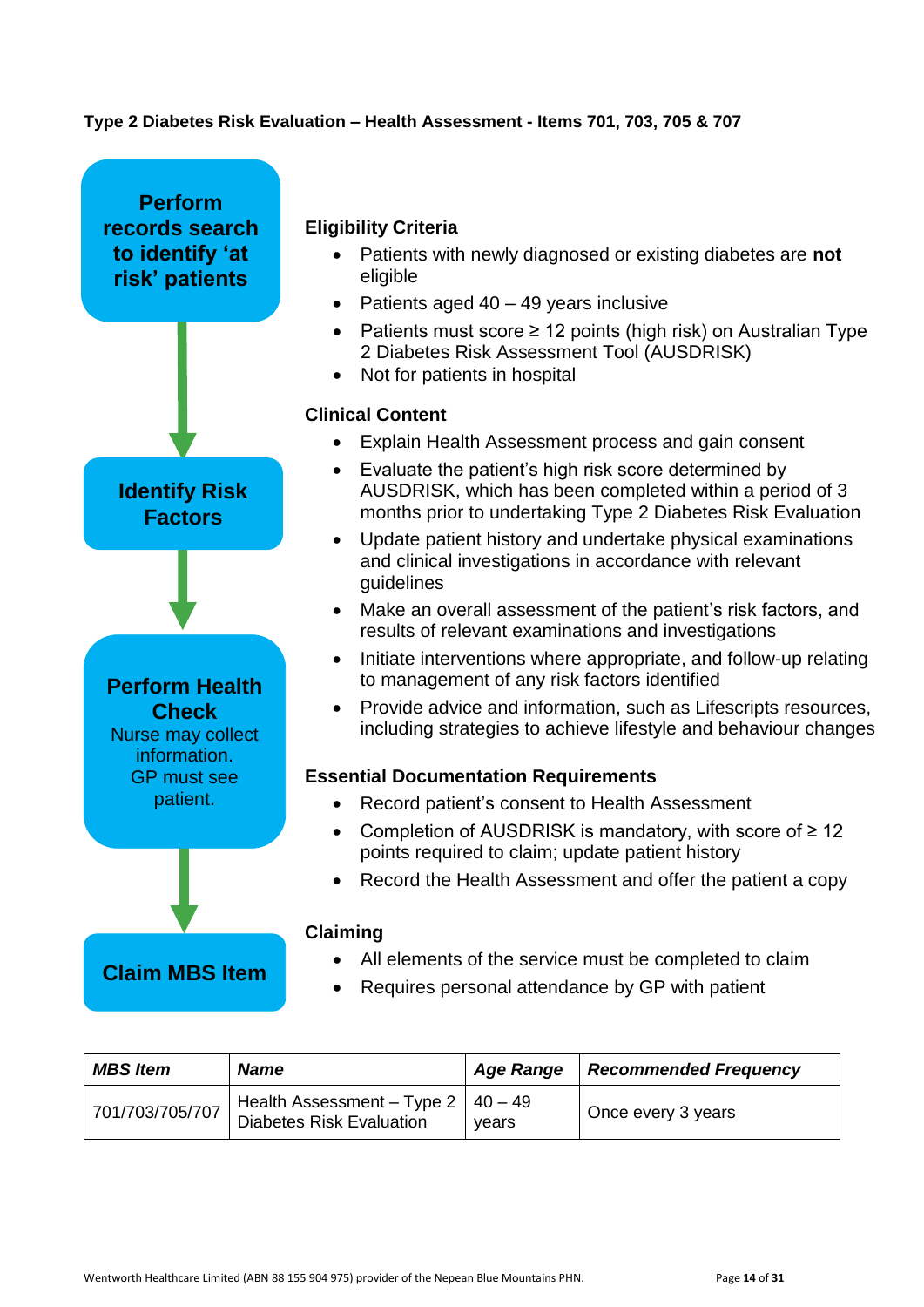## <span id="page-14-0"></span>**Heart Health Assessment – Item 699**

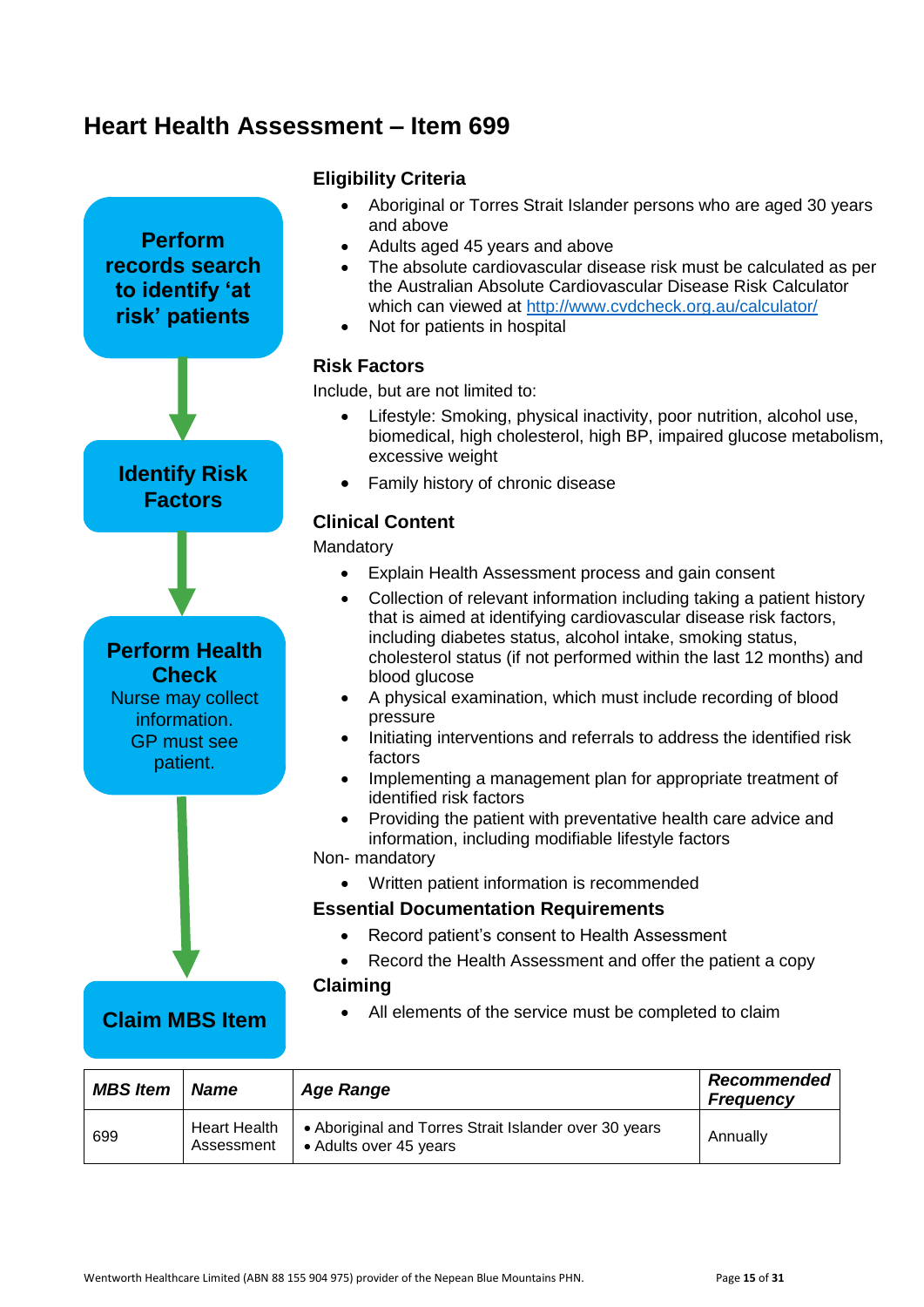# <span id="page-15-0"></span>**45 – 49 Year Old – Health Assessment - Items 701, 703, 705 & 707**



| <b>MBS Item</b> | <b>Name</b>                             | <b>Age Range</b>             | <b>Recommended Frequency</b> |
|-----------------|-----------------------------------------|------------------------------|------------------------------|
| 701/703/705/707 | Health Assessment - 45 - 49<br>Year Old | $145 - 49$ years   Once only |                              |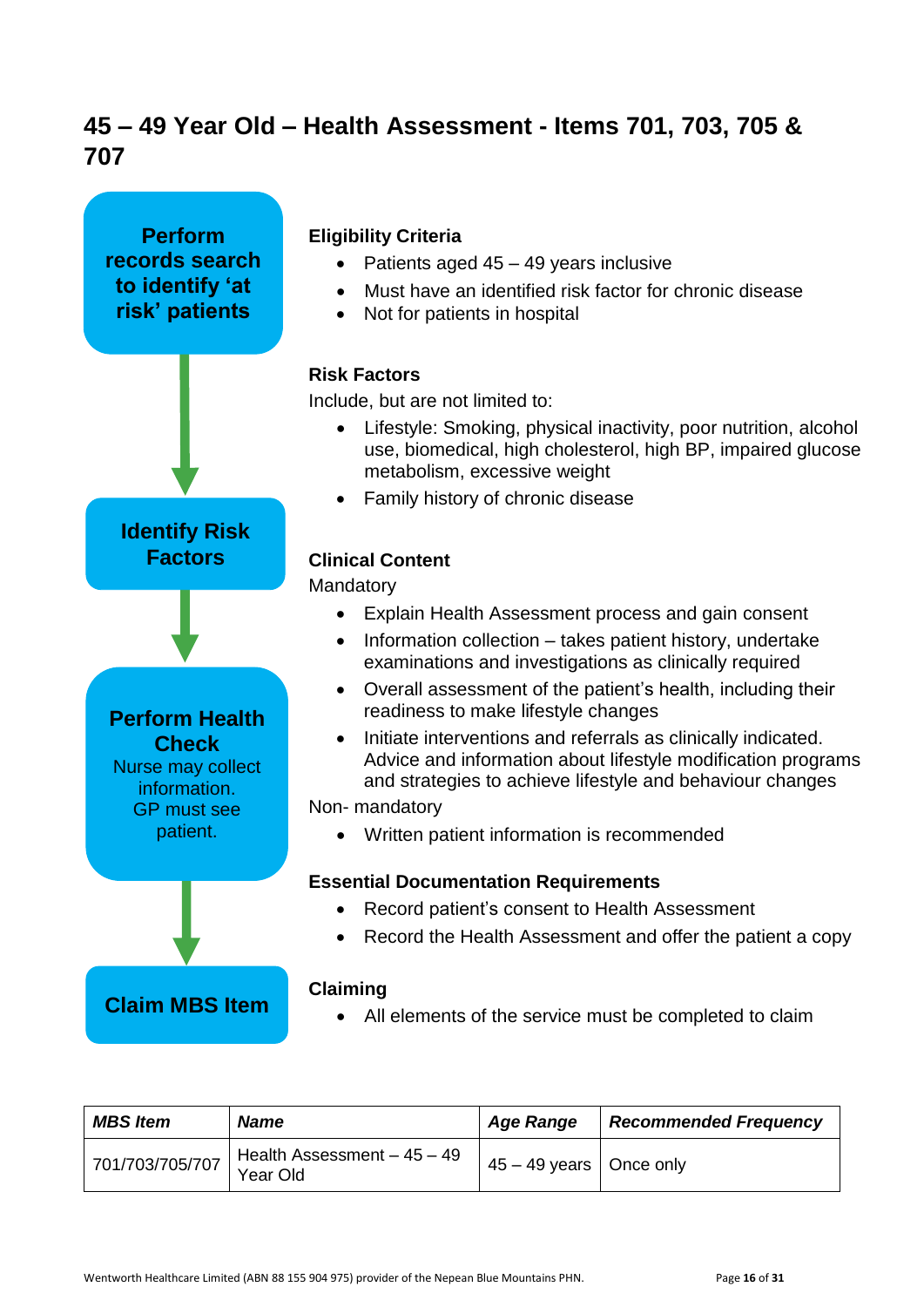# <span id="page-16-0"></span>**75 Years and Older – Health Assessment - Items 701, 703, 705 & 707**

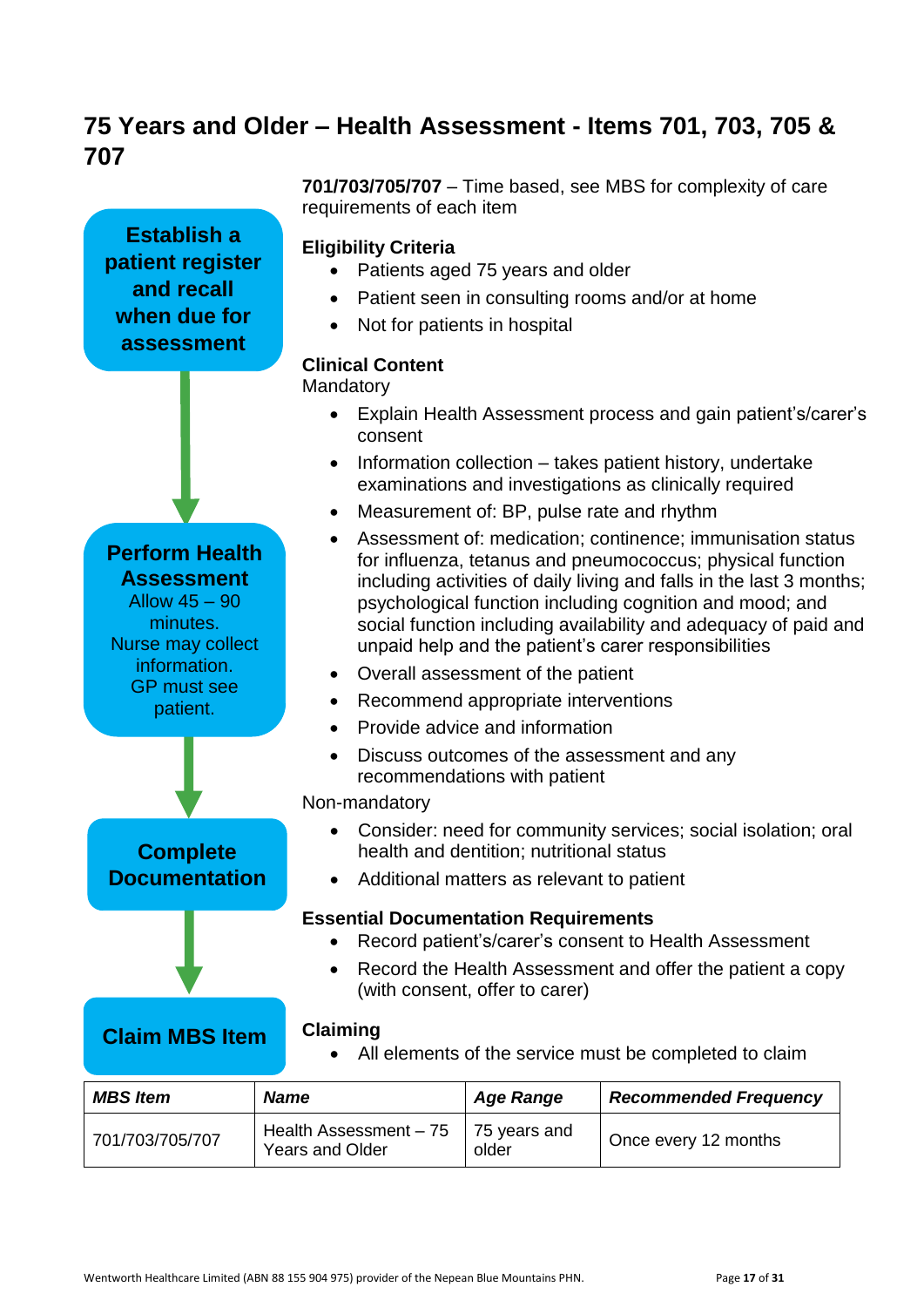# <span id="page-17-0"></span>**Aboriginal and Torres Strait Islander - Health Assessment - Item 715**



**Item 715** – Patients that have identified as Aboriginal and Torres Strait Islander and have undertaken the Item 715 Health Assessment can be referred for Allied Health follow-up if required (Referral to Care Coordination Team to assist with access to allied health). The Assessment covers all age groups; however, it may vary depending on the age of the person. Refer to MBS primary care items.

### **Items 81300 to 81360 – Allied Health Service**

### **Eligibility Criteria**

- Items 81300 to 81360 with the exception of 81305 (which does not require a health assessment) are in addition to items 10950 to 10970 and provide an alternative to the referral pathway to access Allied Health Services
- Items available to individual patients only, not a group service
- This patient is not an admitted patient of a hospital
- Eligible patients may access Medicare rebates for up to 5 allied health services in a calendar year. Allied Health Professionals may set their own fees. Charges in excess of the Medicare benefit for these items are the responsibility of the patient

### **Essential Documentation Requirements**

Allied Health Professionals must provide a written report to the GP after the first and last service (more often if clinically required)

### **Mandatory**

Health Assessment includes physical, psychological and social wellbeing. It also assesses what preventative health care, education and other assistance that should be offered to improve the patient's health and wellbeing. It must include:

- Information collection of patient history and undertaking examinations and investigations as required;
- Overall assessment of the patient;
- Recommending appropriate interventions;
- Providing advice and information to the patient;
- Recording the health assessment; and
- Offering the patient a written report with recommendations about matters covered by the health assessment

#### **Optional**

 Offering the patient's carer (if any, and the patient agrees) a copy of the report or extracts of the report relevant to the carer.

| <b>MBS Item</b> | <b>Name</b>                                                                      | <b>Age Range</b> | <b>Recommended Frequency</b> |
|-----------------|----------------------------------------------------------------------------------|------------------|------------------------------|
| 715             | Aboriginal and Torres Strait<br><b>Islander Health Assessment</b>                | All Ages         | Once in a 9 month period     |
| 81300 to 81360  | <b>Allied Health Services</b>                                                    | All Ages         | Max 5 services per year      |
| 10987           | Services provided by<br>practice nurse or registered<br>Aboriginal Health Worker | All Ages         | Max 10 services per year     |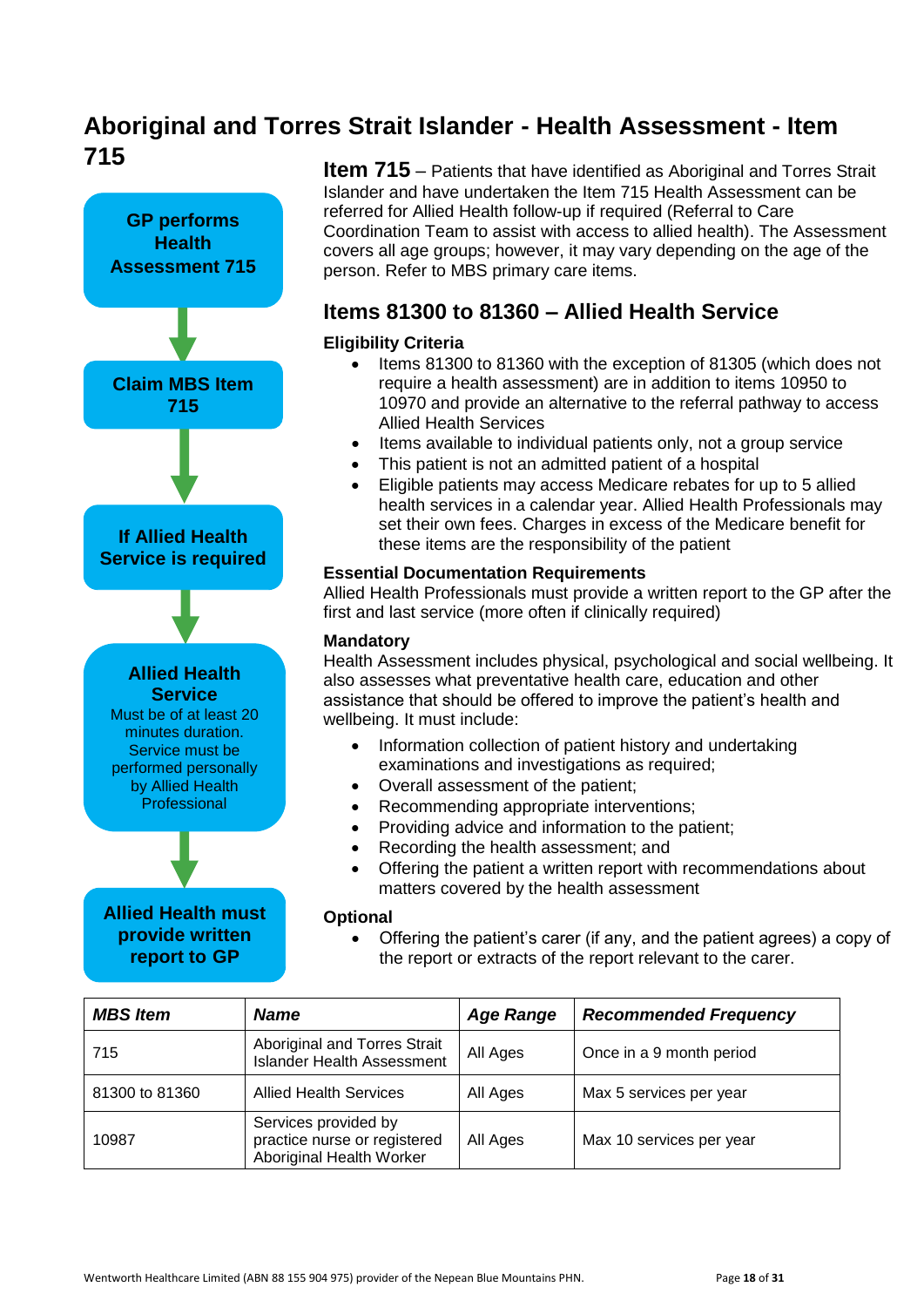### <span id="page-18-0"></span>**Domiciliary Medication Management Review (DMMR) - Item 900 Also known as Home Medicines Review (HMR)**



| <b>MBS Item</b> | <b>Name</b>                                        | <b>Recommended Frequency</b> |
|-----------------|----------------------------------------------------|------------------------------|
| 900             | <b>Domiciliary Medication Management</b><br>Review | Once every 12 months         |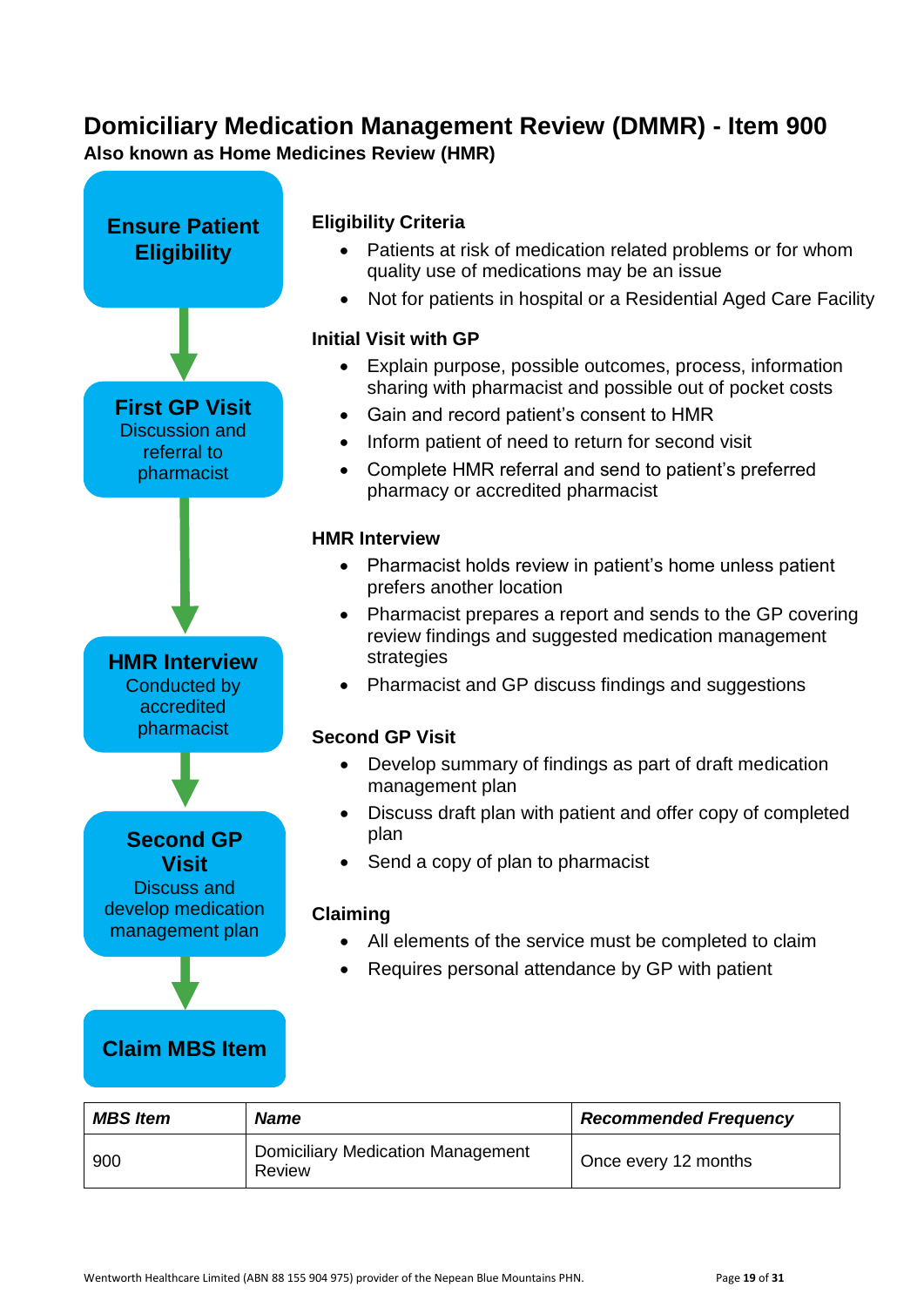# <span id="page-19-0"></span>**Residential Medication Management Review (RMMR) - Item 903**



| <b>MBS Item</b> | <b>Name</b>                                        | <b>Recommended Frequency</b>        |
|-----------------|----------------------------------------------------|-------------------------------------|
| 903             | <b>Residential Medication Management</b><br>Review | As required (minimum 12<br>monthly) |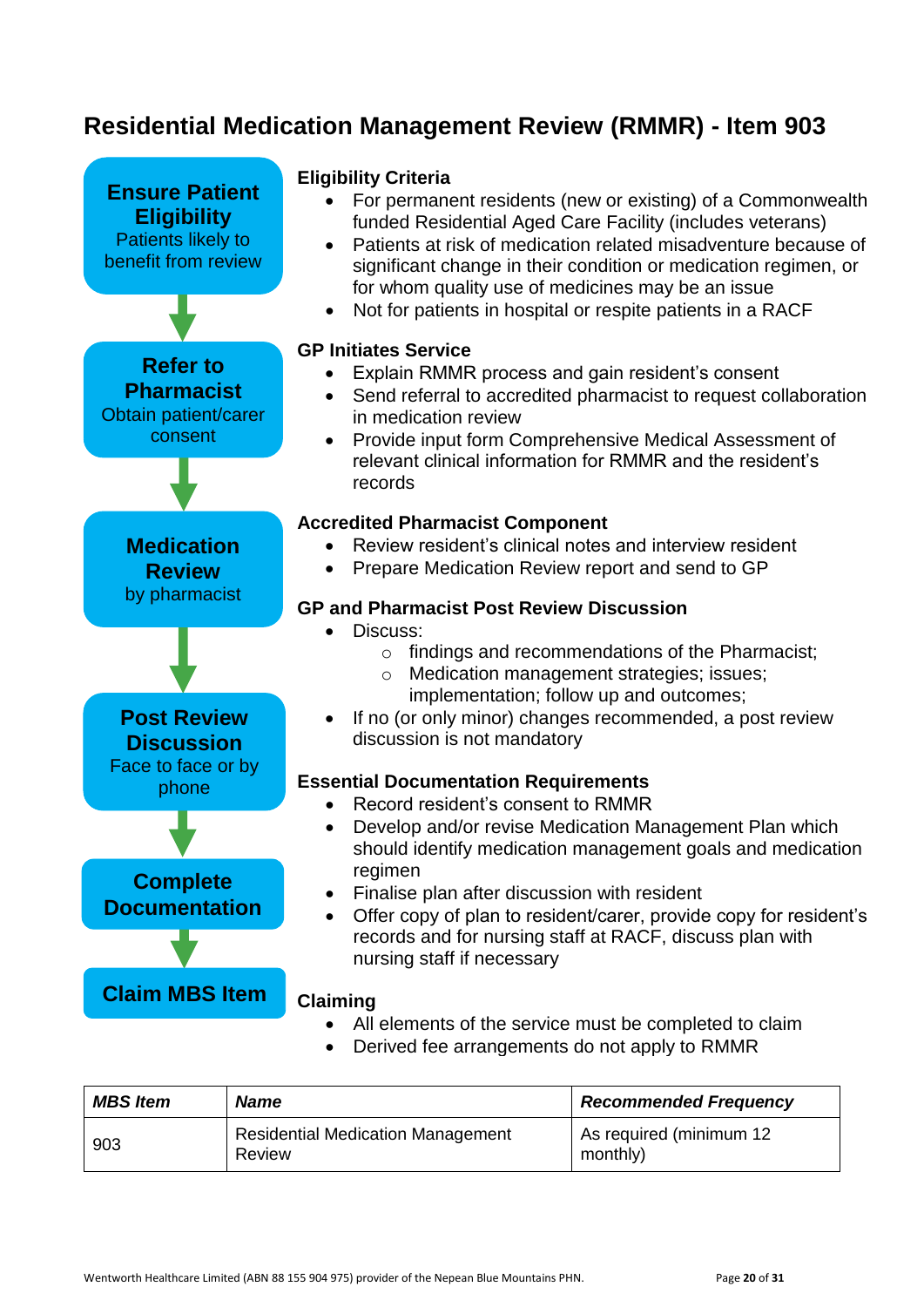# <span id="page-20-0"></span>**GP Management Plan (GPMP) – Item 721**



| <b>MBS Item</b> | <b>Name</b>               | <b>Recommended Frequency</b>  |
|-----------------|---------------------------|-------------------------------|
| -721            | <b>GP Management Plan</b> | 2 Yearly (minimum 12 monthly) |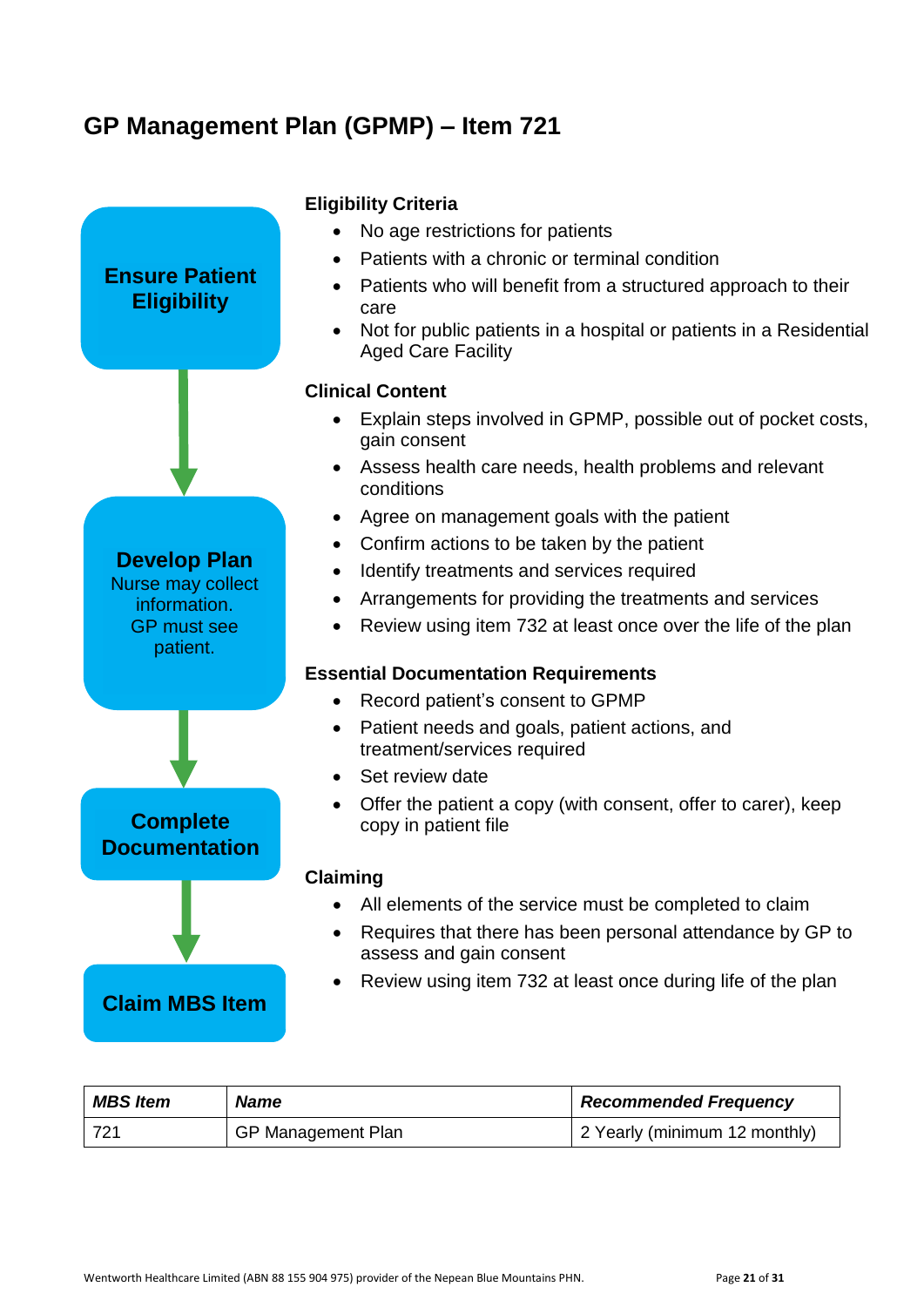# <span id="page-21-0"></span>**Team Care Arrangement (TCA) – Item 723**

**Ensure Patient Eligibility**

**Develop TCA** Nurse may collect information and collaborate with providers. GP must see patient.

**Complete Documentation**

**Claim MBS Item**

### **Eligibility Criteria**

- No age restrictions for patients
- Patients with a chronic or terminal condition and complex care needs
- Patients who need ongoing care from a team including the GP and at least 2 other health and care providers
- Not for public patients in a hospital or patients in a Residential Aged Care Facility

### **Clinical Content**

- Explain steps involved in TCA, possible out of pocket costs, gain consent
- Treatment and service goals for the patient
- Discuss with patient which 2 providers the GP will collaborate with and the treatment and services the 2 providers will deliver
- Actions to be taken by the patient
- Gain patient's agreement on what information will be shared with other providers
- Ideally list all health and care services required by the patient
- Obtain potential collaborating providers' agreement to participate
- Consult with the 2 collaborating providers and obtain feedback on treatment/services they will provide to achieve patient goals

### **Essential Documentation Requirements**

- Record patient's consent to TCA
- Goals, collaborating providers, treatment/services, actions to be taken by patient
- Set review date
- Send copy of relevant parts to collaborating providers
- Offer the patient a copy (with consent, offer to carer), keep copy in patient file

### **Claiming**

- All elements of the service must be completed to claim.
- Requires that there has been personal attendance by GP to assess and gain consent

### Review using item 732 at least once during life of the plan

 Claiming a GPMP and TCA enables patients to receive 5 elaborated services from allied health

| <b>MBS Item</b> | <b>Name</b>                  | <b>Recommended Frequency</b>  |
|-----------------|------------------------------|-------------------------------|
| -723            | <b>Team Care Arrangement</b> | 2 Yearly (minimum 12 monthly) |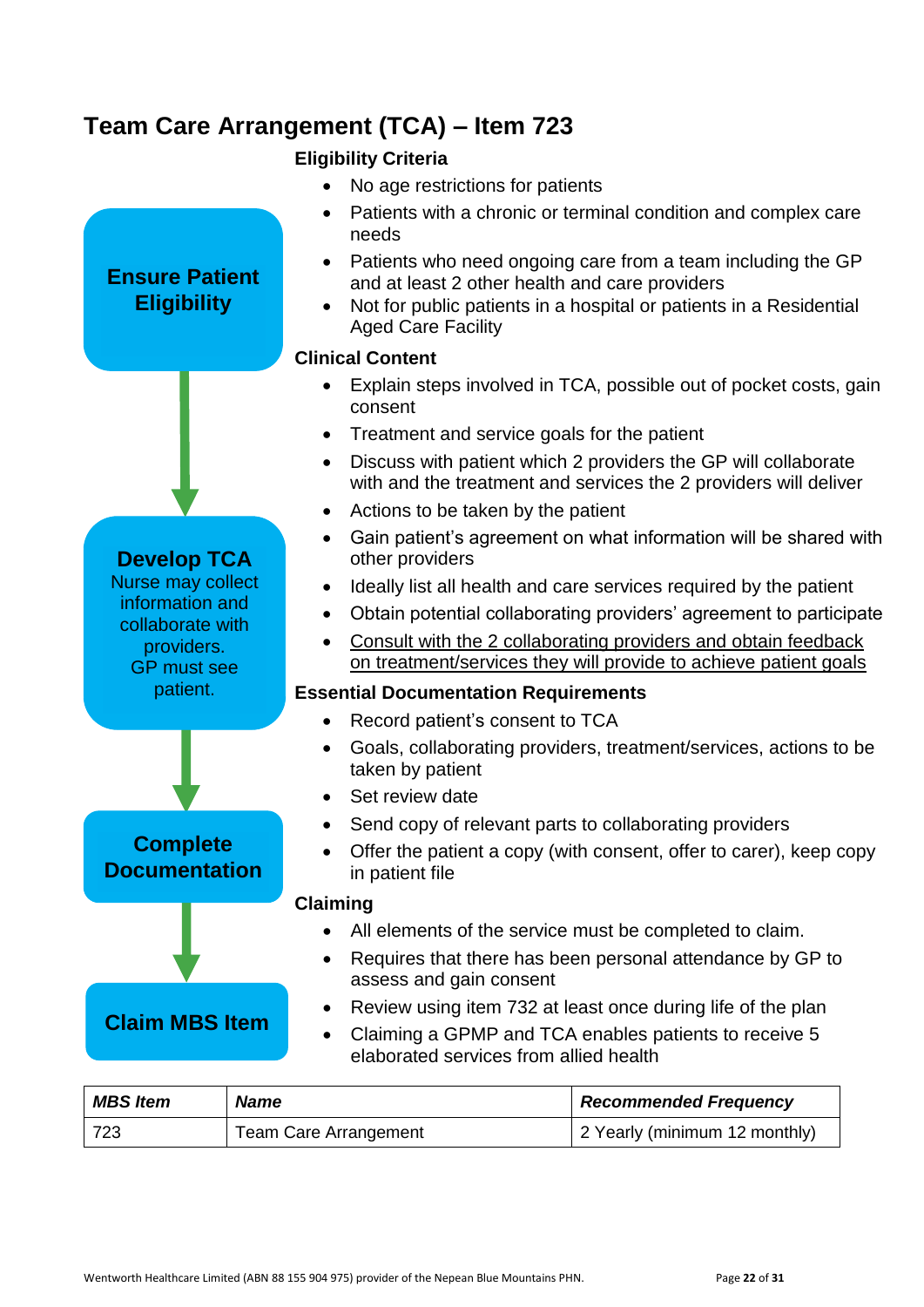# <span id="page-22-0"></span>**Reviewing a GP Management Plan (GPMP) and/or Team Care Arrangement (TCA) – Item 732**

### **Reviewing a GP Management Plan Clinical Content**

- Explain steps involved in the review and gain consent
- Review all matters in relevant plan



| <b>MBS Item</b> | <b>Name</b>                                                  | <b>Recommended Frequency</b>  |
|-----------------|--------------------------------------------------------------|-------------------------------|
| 732             | Review of GP Management Plan and/or Team<br>Care Arrangement | 6 monthly (minimum 3 monthly) |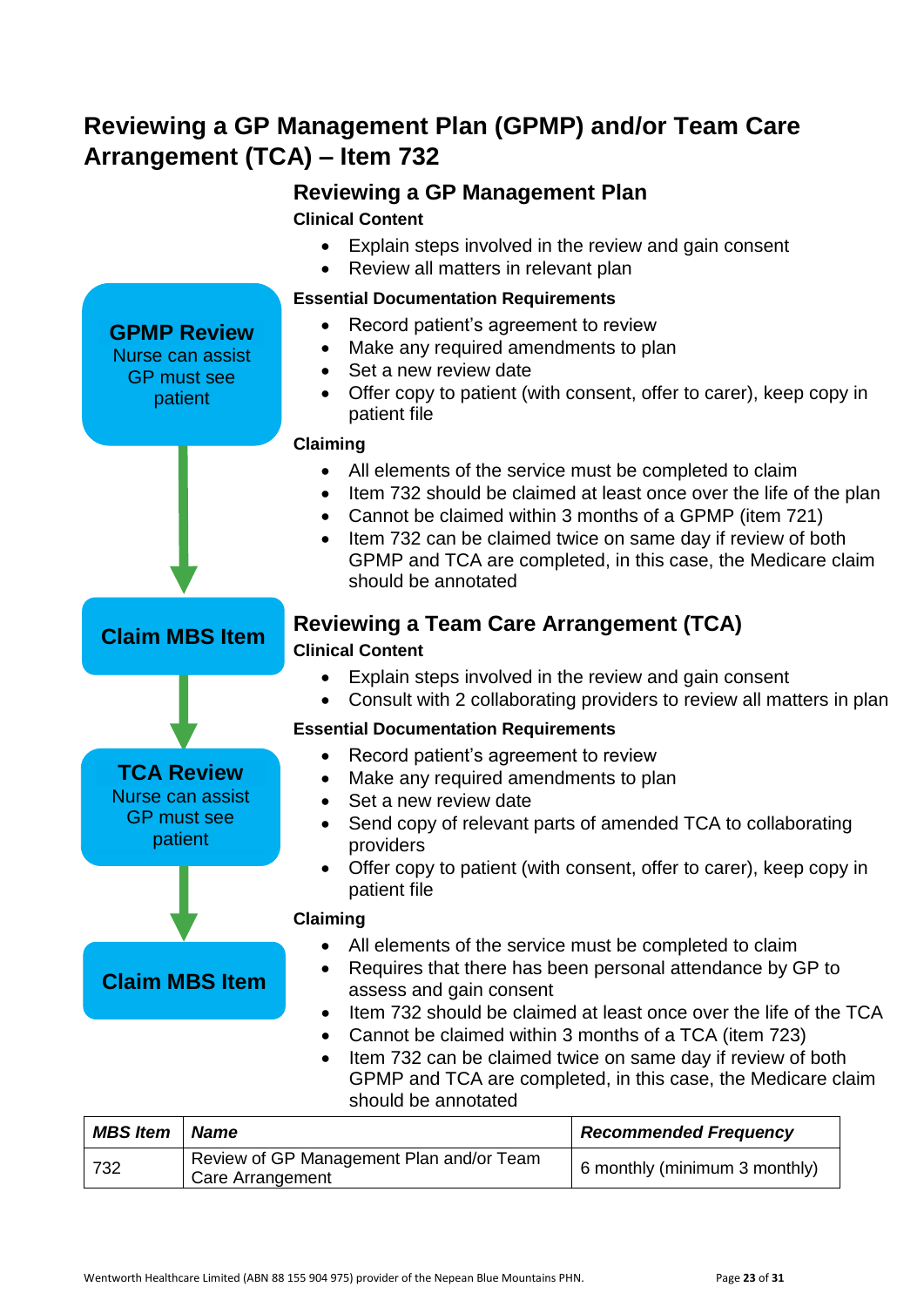# <span id="page-23-0"></span>**Mental Health Treatment Plan – Items 2700, 2701, 2715 and 2717**

**Eligibility Criteria**

**2700 / 2701** – prepared by a GP who **has not** undertaken mental health skills training **2715 / 2717** - prepared by a GP who **has** undertaken mental health skills training



- Requires personal attendance by GP with patient
- Review using item 2712 at least once during the life of the plan

| <b>MBS Item</b>            | <b>Name</b>                  | <b>Recommended Frequency</b> |
|----------------------------|------------------------------|------------------------------|
| 2700, 2701, 2715,<br>-2717 | Mental Health Treatment Plan | No more than once yearly     |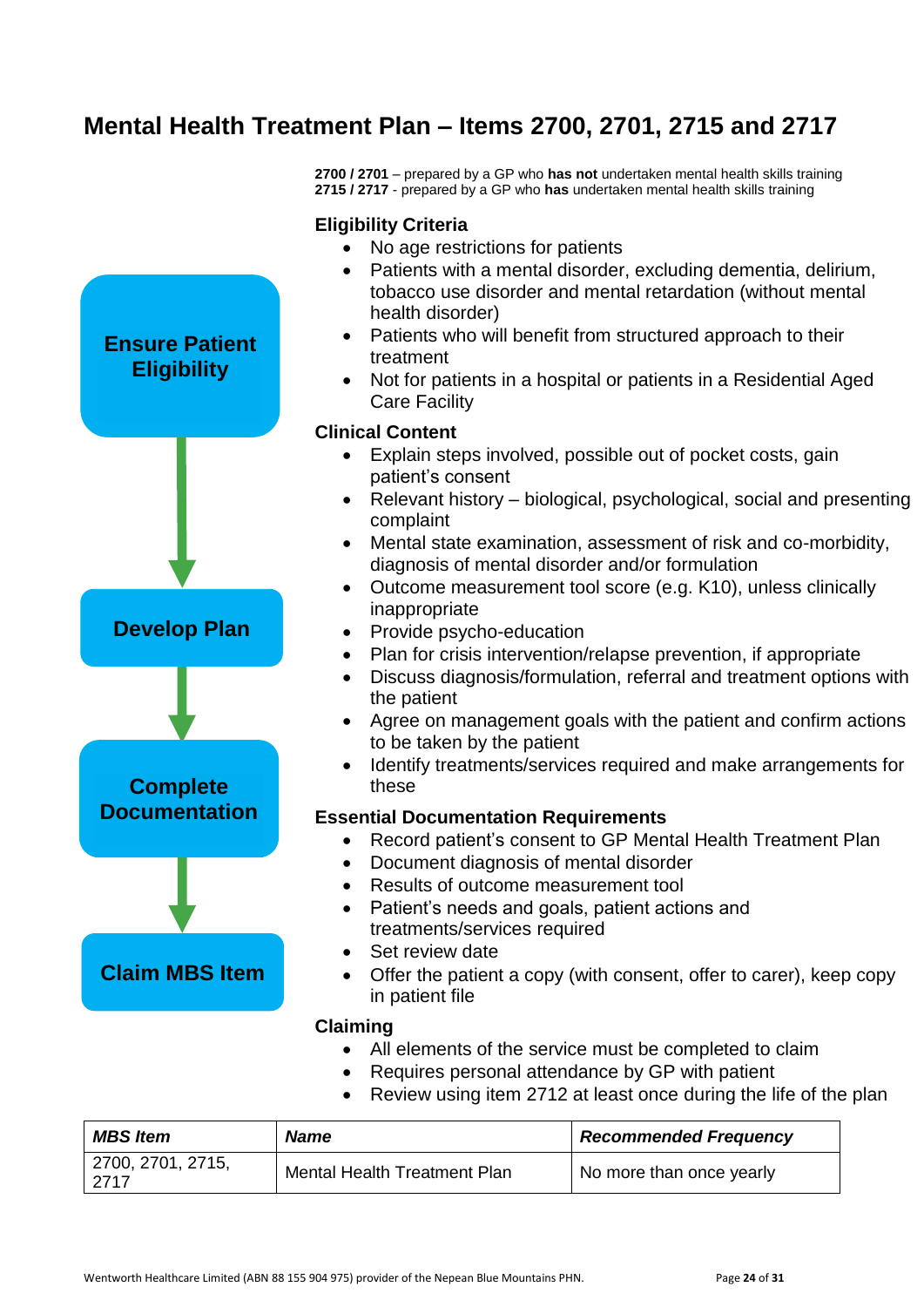# <span id="page-24-0"></span>**Review of the Mental Health Treatment Plan – Item 2712**



### **Clinical Content**

- Explain steps involved, possible out of pocket costs, gain patient's consent
- Review patient's progress against goals outlined in the GP Mental Health Treatment Plan
- Check, reinforce and expand psycho-education
- Plan for crisis intervention and/or relapse prevention, if appropriate and if not-previously provided
- Re-administer the outcome measurement tool used when developing the GP Mental Health Treatment Plan (item 2700 / 2701 / 2715 / 2717), except where considered clinically inappropriate

### **Essential Documentation Requirements**

- Record patient's consent to Review
- Results of re-administered outcome measurement tool
- Document relevant changes to GP Mental Health Treatment Plan
- Offer the patient a copy (with consent, offer to carer), keep copy in patient file

### **Claiming**

- All elements of the service must be completed to claim.
- Requires personal attendance by GP with patient
- Item 2712 should be claimed at least once over the life of the GP Mental Health Treatment Plan
- Claiming 2712 enables patients to receive 4 further rebated individual and group psychology services
- A review can be claimed 1-6 months after completion of the GP Mental Health Treatment Plan
- If required, an additional review can be performed 3 months after the first Review

| <b>MBS Item</b> | <b>Name</b>                                         | <b>Recommended Frequency</b>                                 |
|-----------------|-----------------------------------------------------|--------------------------------------------------------------|
| 2712            | <b>Review of GP Mental Health Treatment</b><br>Plan | 1 – 6 months after GP Mental<br><b>Health Treatment Plan</b> |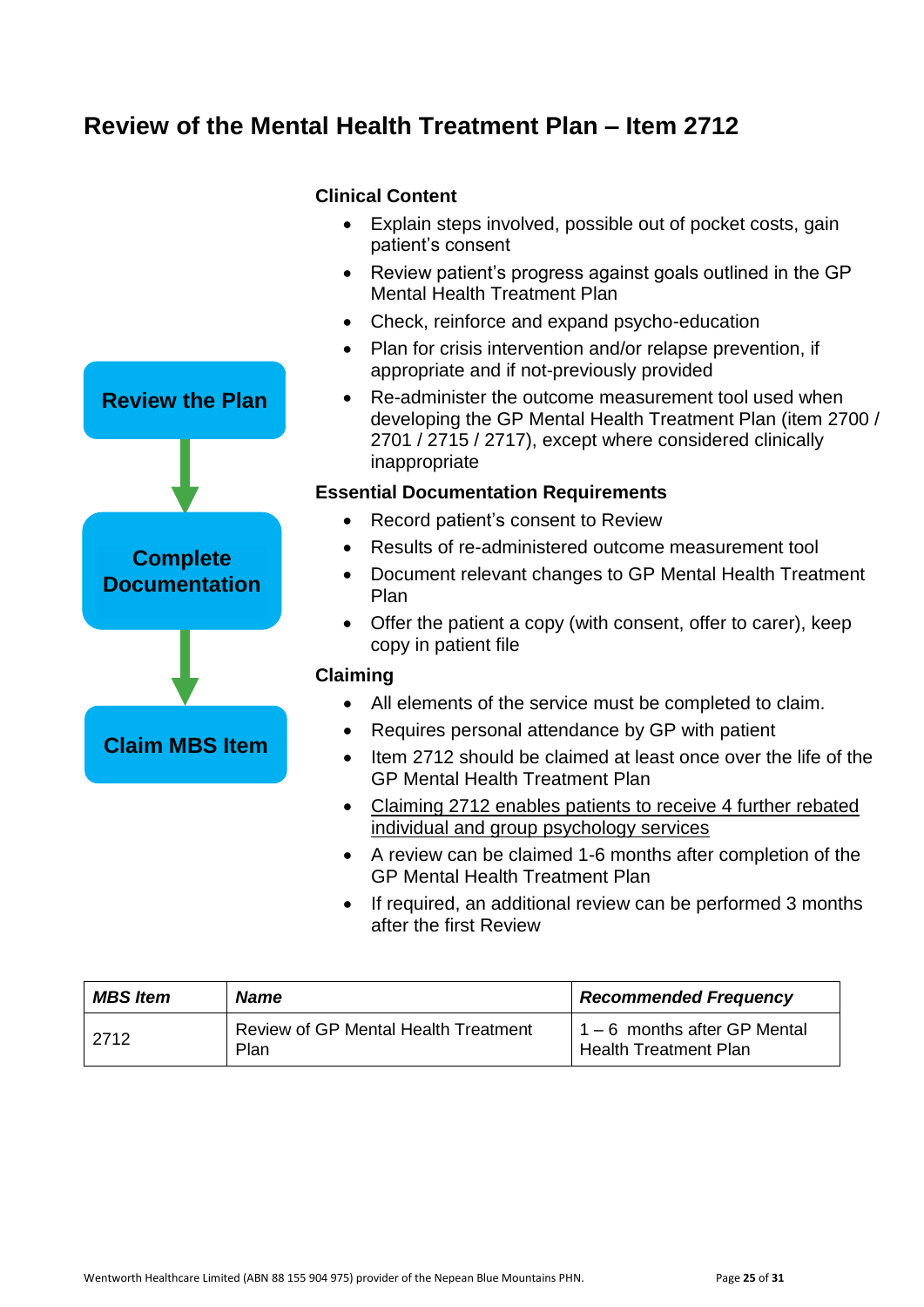# **Practice Incentive Payment Summary**

<span id="page-25-0"></span>

| <b>Item</b>      | <b>Activity</b>                                                                                                                                                                                                                                                                                                                                      | <b>Item Number &amp;</b><br><b>Type of</b><br><b>Consultation</b> | <b>PIP</b><br>(\$ per SWPE)                                           | Notes (PIP Enquiry Line 1800 222 032)<br>http://www.humanservices.gov.au                                                                                                                                                                                                                                                                                                                                                                                                                                                                                                                                                                                                                                                                                                                                                                                                                                                                                                                                                                                                                                                                                                                                                                                                                                                                                                                                                                                                                                                                                                                                                                                                                                                                       |
|------------------|------------------------------------------------------------------------------------------------------------------------------------------------------------------------------------------------------------------------------------------------------------------------------------------------------------------------------------------------------|-------------------------------------------------------------------|-----------------------------------------------------------------------|------------------------------------------------------------------------------------------------------------------------------------------------------------------------------------------------------------------------------------------------------------------------------------------------------------------------------------------------------------------------------------------------------------------------------------------------------------------------------------------------------------------------------------------------------------------------------------------------------------------------------------------------------------------------------------------------------------------------------------------------------------------------------------------------------------------------------------------------------------------------------------------------------------------------------------------------------------------------------------------------------------------------------------------------------------------------------------------------------------------------------------------------------------------------------------------------------------------------------------------------------------------------------------------------------------------------------------------------------------------------------------------------------------------------------------------------------------------------------------------------------------------------------------------------------------------------------------------------------------------------------------------------------------------------------------------------------------------------------------------------|
| My Health Record | <b>Requirement 1:</b><br><b>Integrating Healthcare</b><br>Identifiers into Electronic<br>Practice Records.<br><b>Requirement 2: Secure</b><br>messaging capability.<br><b>Requirement 3: Data</b><br>records and clinical<br>coding.<br><b>Requirement 4:</b><br>Electronic transfer<br>prescriptions.<br>Requirement 5: My<br>Health Record system. |                                                                   | \$6.50 per SWPE,<br>per annum<br>Capped at<br>\$12,500 per<br>quarter | To qualify, practices must meet each of the requirements:<br><b>Requirement 1:</b><br>Apply for a Health Care Provider Identifier-Organisation (HPI-O)<br>$\bullet$<br>Ensure each GP within the practice has a Healthcare Provider<br>$\bullet$<br>Identifier - Individual (HPI-I)<br>Use a compliant clinical software system to access, retrieve and<br>$\bullet$<br>store verified individual Healthcare Identifiers (IHI) for patients<br><b>Requirement 2:</b><br>Apply for a NASH PKI Certificate<br>$\bullet$<br>Have a standards-compliant secure messaging capability and<br>$\bullet$<br>use it where feasible<br>Work with your secure messaging vendor to ensure it is<br>installed and configured correctly<br>Have a written policy to encourage its use<br>$\bullet$<br><b>Requirement 3:</b><br>Be working towards recording the majority of diagnoses<br>electronically using a medical vocabulary that can be mapped<br>against a nationally recognised disease classification or<br>terminology system<br>Provide written policy to this effect to all GPs<br>$\bullet$<br><b>Requirement 4:</b><br>Use a software system that is able to send an electronic<br>$\bullet$<br>prescription to a Prescription Exchange Service (PES)<br>The majority of prescriptions are sent electronically to a (PES)<br>$\bullet$<br><b>Requirement 5:</b><br>Use compliant software to access the My Health Record system<br>$\bullet$<br>and create and post Shared Health Summaries (SHS) and<br><b>Event Summaries</b><br>Apply to participate in the My Health Record system upon<br>obtaining a HPI-O<br>Upload Shared Health Summaries for a minimum of 0.5 % of<br>the practice's SWPE count of patients per PIP payment quarter |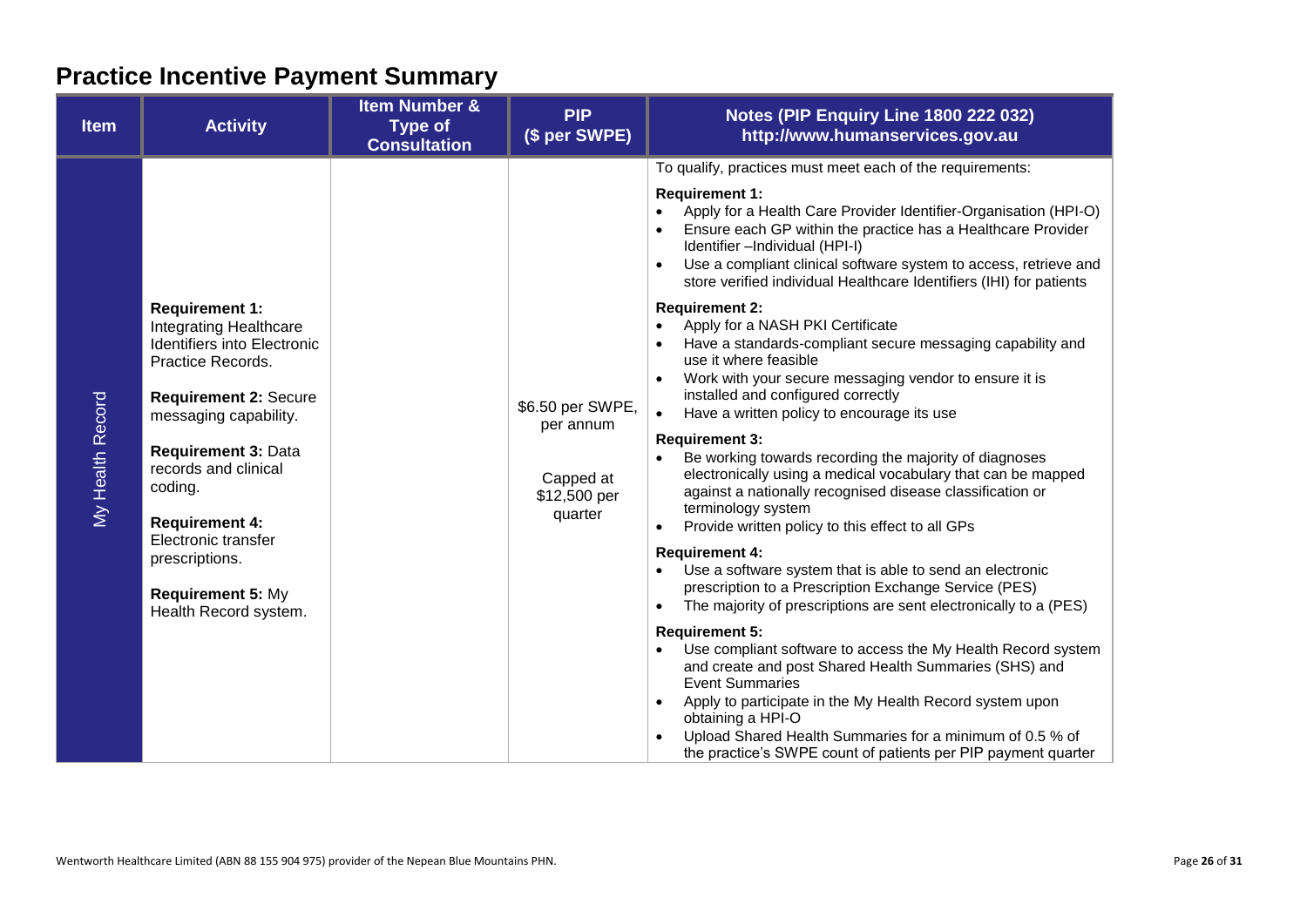| <b>Item</b>                      | <b>Activity</b>                                                                                                                                                                                     | <b>Item Number &amp;</b><br><b>Type of</b><br><b>Consultation</b> | <b>PIP</b><br>(\$ per SWPE)                                               | Notes (PIP Enquiry Line 1800 222 032)<br>http://www.humanservices.gov.au                                                                                                                                                                                                                                                                                                                                                                                                                                                                                                                           |
|----------------------------------|-----------------------------------------------------------------------------------------------------------------------------------------------------------------------------------------------------|-------------------------------------------------------------------|---------------------------------------------------------------------------|----------------------------------------------------------------------------------------------------------------------------------------------------------------------------------------------------------------------------------------------------------------------------------------------------------------------------------------------------------------------------------------------------------------------------------------------------------------------------------------------------------------------------------------------------------------------------------------------------|
| My Health<br>Record<br>Continued |                                                                                                                                                                                                     |                                                                   |                                                                           | Please refer to the ePIP Incentive guidelines released by Medicare<br>Australia https://www.humanservices.gov.au/health-<br>professionals/services/medicare/practice-incentives-program                                                                                                                                                                                                                                                                                                                                                                                                            |
| <b>Quality Improvement</b>       | The PIP QI Incentive<br>rewards practices for<br>participating in<br>continuous quality<br>improvement activities in<br>partnership with their<br>local PHN                                         |                                                                   | Maximum<br>payment of<br>\$12,500 per<br>quarter, based on<br>\$5.00 SWPE | To be eligible to receive PIP QI payment general practices must:<br>Be eligible for the PIP<br>$\bullet$<br>Register for the PIP QI Incentive (via PRODA) from<br>01/08/19<br>Electronically submit the de-identified PIP Eligible Data<br>Set to their local PHN quarterly via agreed Data<br><b>Extraction Tool</b><br>Undertake continuous quality improvement activities in<br>$\bullet$<br>partnership with their local PHN.<br><b>Commences on 1 August 2019</b><br>For further information:<br>https://www.health.gov.au/internet/main/publishing.nsf/Content/PIP-<br>QI Incentive guidance |
| Teaching                         | Aims to encourage<br>general practices to<br>provide teaching<br>sessions to<br>undergraduate and<br>graduate medical<br>students preparing for<br>entry into the Australian<br>Medical profession. |                                                                   | \$100.00 per<br>session                                                   | Practices can access a maximum of \$100.00 for each three hour<br>teaching session provided to medical students. Each practice<br>can claim a maximum of two sessions per GP, per day.                                                                                                                                                                                                                                                                                                                                                                                                             |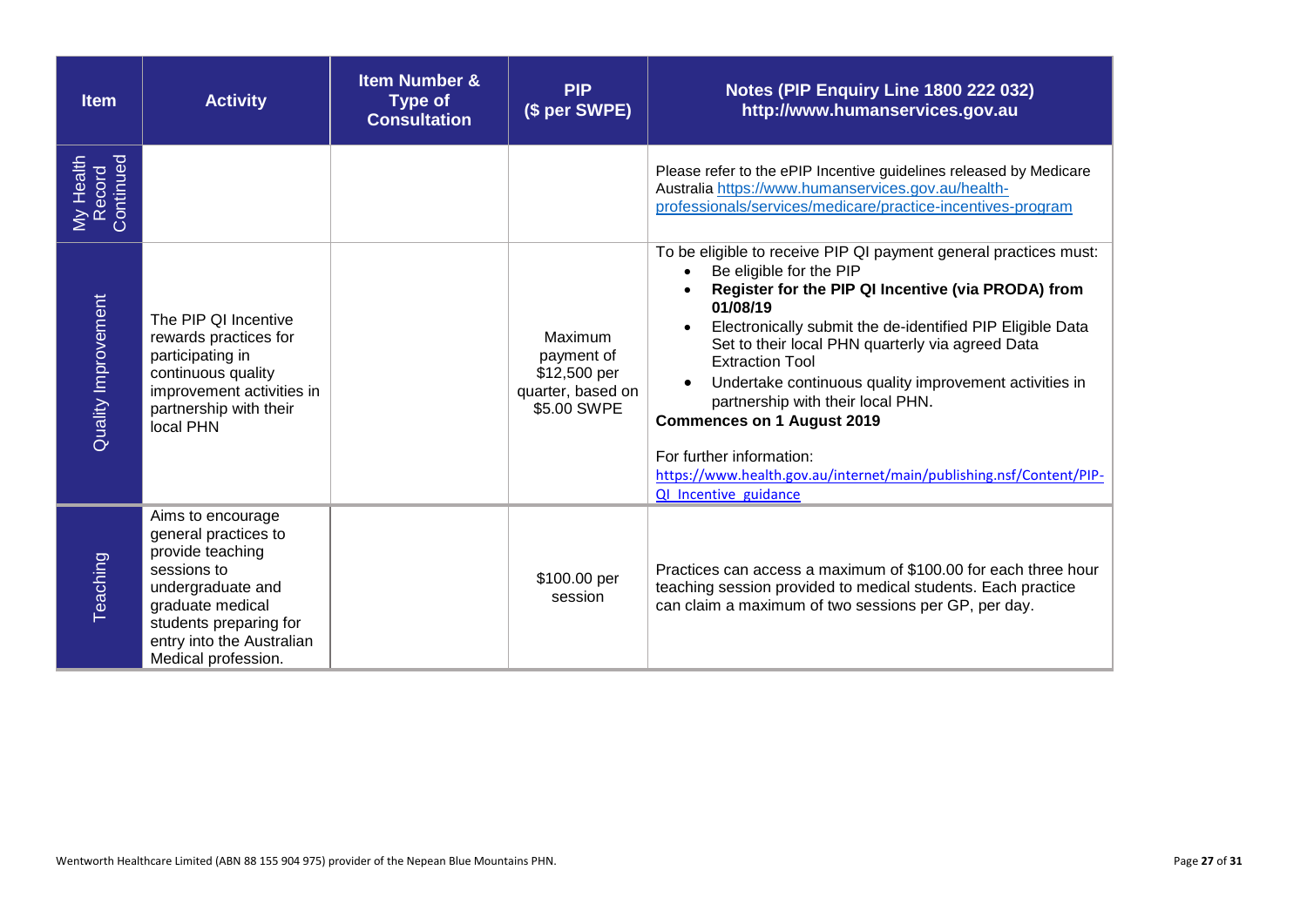| <b>Item</b>             | <b>Activity</b>                                                                                                                                                                                                                                                                             | <b>Item Number &amp;</b><br><b>Type of Consultation</b> | <b>PIP</b><br>(\$ per SWPE) | Notes (PIP Enquiry Line 1800 222 032)<br>http://www.humanservices.gov.au                                                                                                                                                                                                                                                                                                                                                                                                                                                                                                                                                                                                                                     |
|-------------------------|---------------------------------------------------------------------------------------------------------------------------------------------------------------------------------------------------------------------------------------------------------------------------------------------|---------------------------------------------------------|-----------------------------|--------------------------------------------------------------------------------------------------------------------------------------------------------------------------------------------------------------------------------------------------------------------------------------------------------------------------------------------------------------------------------------------------------------------------------------------------------------------------------------------------------------------------------------------------------------------------------------------------------------------------------------------------------------------------------------------------------------|
| <b>Aged Care Access</b> | Tier 1:<br>GP completes the<br><b>Qualifying Service</b><br>Level $(QSL)$ 1 - 60<br>MBS services in RACF<br>claimed in a financial<br>year.<br>Tier 2:<br>GP completes the<br><b>Qualifying Service</b><br>Level (QSL) $2 - 140$<br>MBS services in RACF<br>claimed in a financial<br>year. |                                                         |                             | MBS items that count towards QSLs include attendances in<br>RACF, contributions to multidisciplinary care plans and<br>Residential Medication Management Reviews. GPs need to<br>provide the service using their PIP linked Medicare provider<br>number. GPs do not need to apply to participate in the<br>Incentive. Medicare will request bank details from GPs eligible<br>to receive payments once they have reached the QSL.                                                                                                                                                                                                                                                                            |
| Indigenous Health       | Provision of better<br>health care for<br>Indigenous patients,<br>including best practice<br>management of chronic<br>disease.<br>Sign-on payment.                                                                                                                                          |                                                         | \$1,000                     | One-off payment only. Practice must be registered for PIP -<br>Practice:<br>Seeks consent to register their Aboriginal and/or Torres<br>Strait Islander (ATSI) patients (regardless of age) who<br>have, or are at risk of, chronic disease, with Medicare and<br>the practice for chronic disease management in a calendar<br>year<br>Establishes a mechanism to ensure their ATSI patients<br>aged 15 years and over with chronic disease, are followed<br>up e.g. recall/reminder system to ensure they return for<br>ongoing care<br>Undertakes cultural awareness training within 12 months of<br>joining incentive<br>Annotates PBS prescriptions for eligible ATSI patients for<br>the PBS Co-payment |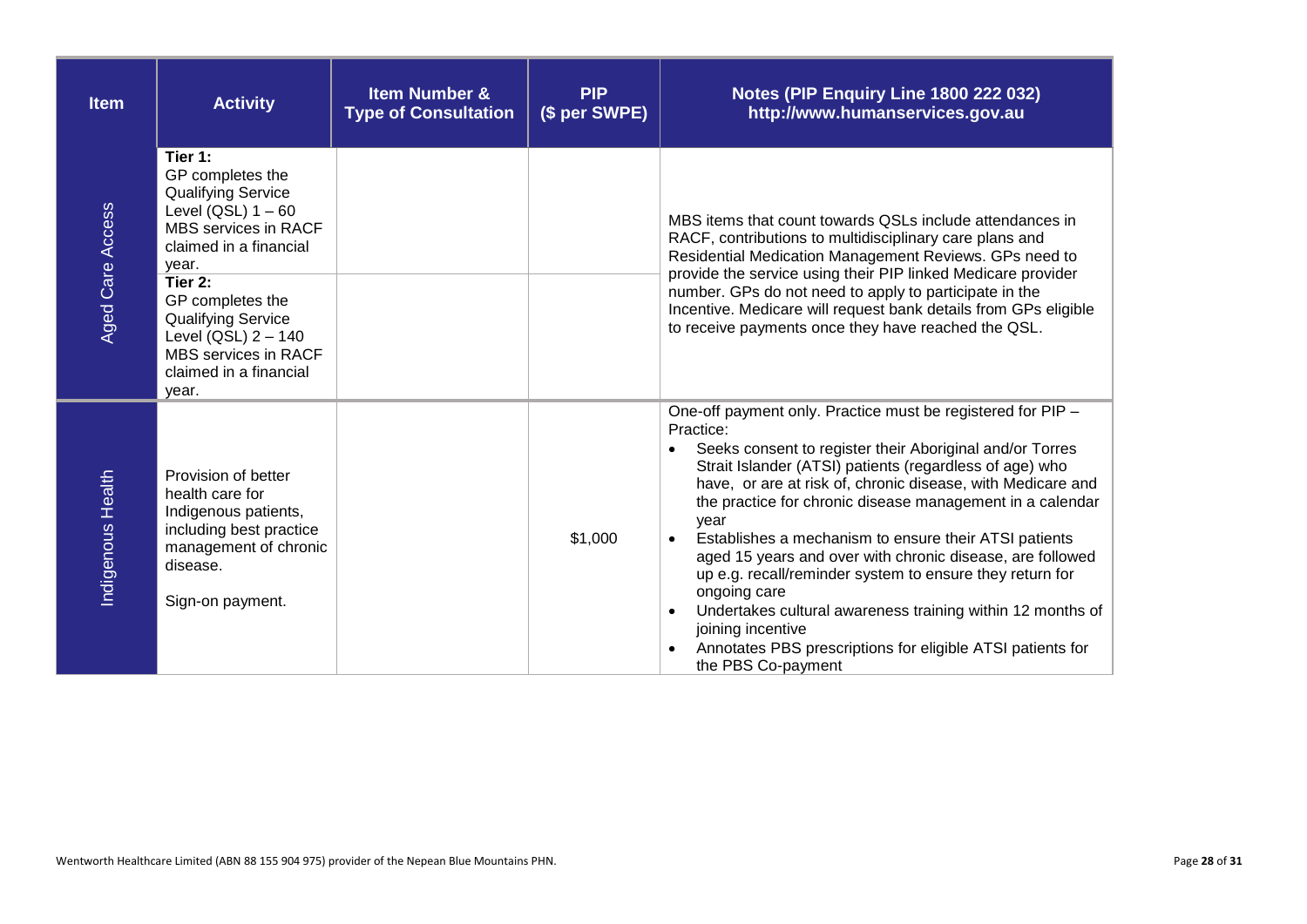| <b>Item</b>       | <b>Activity</b>                                                                                                            | <b>Item Number &amp;</b><br><b>Type of Consultation</b> | <b>PIP</b><br>(\$ per SWPE)                                      | Notes (PIP Enquiry Line 1800 222 032)<br>http://www.humanservices.gov.au                                                                                                                                                                                                                                                                                                                                                                                                                                                                                                                                                                                                                                                                                                                    |
|-------------------|----------------------------------------------------------------------------------------------------------------------------|---------------------------------------------------------|------------------------------------------------------------------|---------------------------------------------------------------------------------------------------------------------------------------------------------------------------------------------------------------------------------------------------------------------------------------------------------------------------------------------------------------------------------------------------------------------------------------------------------------------------------------------------------------------------------------------------------------------------------------------------------------------------------------------------------------------------------------------------------------------------------------------------------------------------------------------|
| Indigenous Health | Annual patient<br>registration payments.                                                                                   |                                                         | \$250.00 per<br>registered ATSI<br>patient, per<br>calendar year | Practice registers their eligible ATSI patients with Medicare<br>for the PIP Indigenous Health Incentive or PBS Co-<br>payment measure<br>Practice must actively plan and manage care of their ATSI<br>patients with chronic disease for a calendar year<br>Payment made to practice for each ATSI patient who:<br>Is aged 15 years or over & has chronic disease<br>$\circ$<br>Has had (or has been offered) the 715 ATSI Health<br>Assessment<br>Has provided informed consent to be registered for the<br>PIP Indigenous Health Incentive<br>The patient's registration period commences from the day<br>they provide consent to participate in the incentive, and will<br>end on 31 December that year<br>Practices are required to obtain consent to re-register<br>patients each year |
|                   | Tier 1:<br>Outcomes payment:<br><b>Chronic Disease</b><br>Management.                                                      |                                                         | \$100.00 per<br>registered<br>patient per<br>calendar year       | Payment made to practices that (in a calendar year):<br>Develop a 721 GP Management Plan or 723 Team Care<br>Arrangement for the patient and undertake at least one 732<br>Review of the GPMP or TCA; or<br>Undertake two 732 Reviews of GPMP or TCA; or<br>Complete 731 contribute to, or review, a care plan for a<br>patient in a RACF, on two occasions                                                                                                                                                                                                                                                                                                                                                                                                                                 |
|                   | Tier 2:<br>Outcomes payment:<br><b>Total Patient Care.</b>                                                                 |                                                         | \$150.00 per<br>registered<br>patient per<br>calendar year       | Payment made to practices that provide the majority (i.e.<br>the highest number) of MBS services for the patient (with<br>minimum of 5 MBS services) in a calendar year. This may<br>include the MBS services provided for Tier 1.                                                                                                                                                                                                                                                                                                                                                                                                                                                                                                                                                          |
| Practice<br>Nurse | Practice employs or<br>retains the services of<br>a Registered Nurse,<br>Enrolled Nurse or<br>Aboriginal Health<br>Worker. |                                                         | Capped at<br>\$125,000 per<br>annum                              | This incentive aims to broaden the range of services a<br>nurse can provide.<br>Payments are based on practice SWPE and nurse hours.<br>Refer to http://www.humanservices.gov.au/health-<br>professionals/services/practice-nurse-incentive-<br>programme/ for complete PNIP guidelines                                                                                                                                                                                                                                                                                                                                                                                                                                                                                                     |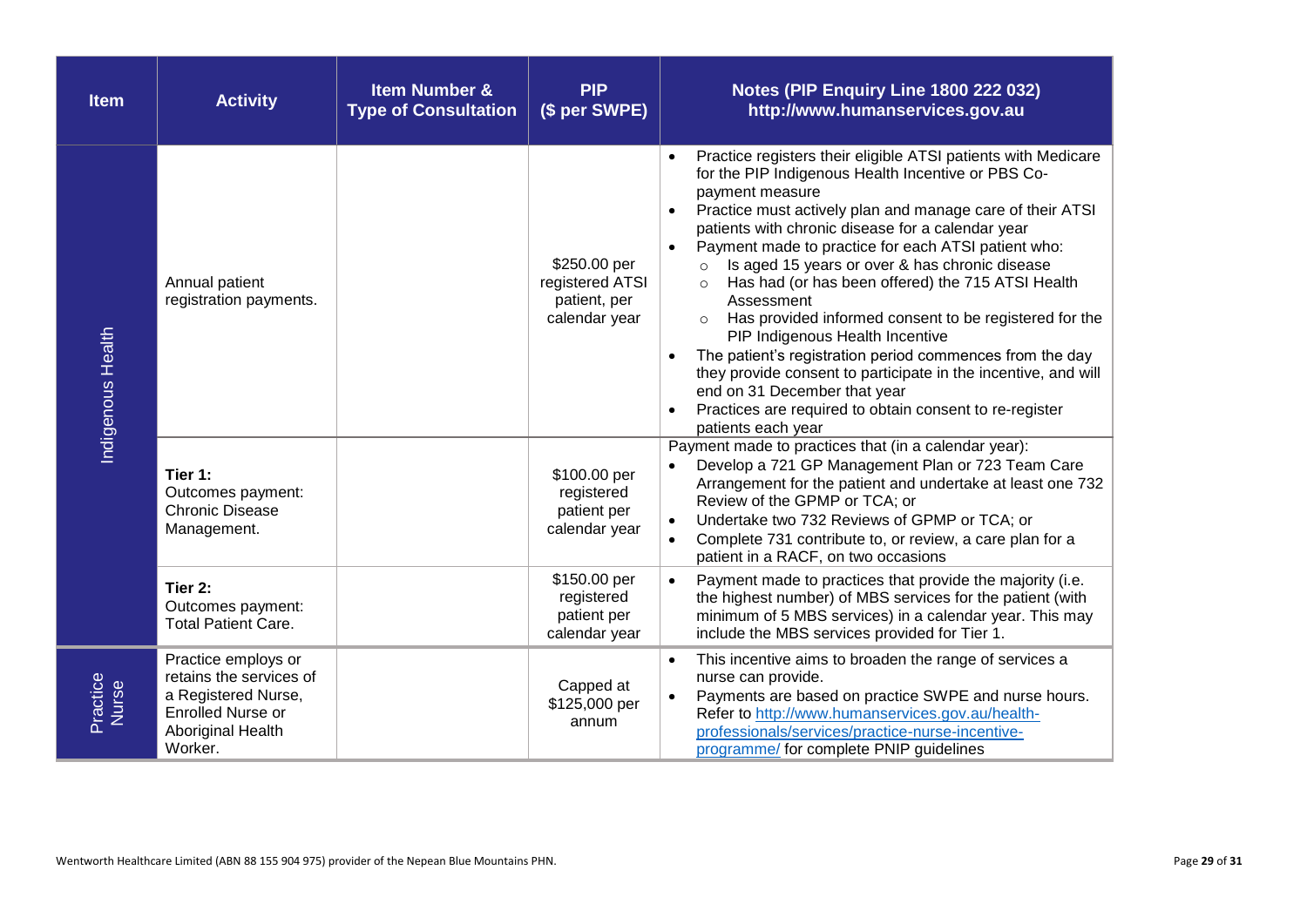| <b>Item</b> | (PIP Enquiry Line 1800 222 032) |  |
|-------------|---------------------------------|--|
|-------------|---------------------------------|--|

The After Hours Incentive aims to support general practices to provide their patients with appropriate access to after hours care.

#### **After hours periods:**

For PIP the complete after hours period is:

- Outside 8 am to 6 pm weekdays
- Outside 8 am to 12 noon on Saturdays
- All day on Sundays and public holidays

#### **Core Eligibility Requirements**

The complete after hours period is broken into:

- Sociable after hours period: 6 pm to 11 pm weeknights
- Unsociable after hours period: 11 pm to 8 am weekdays, hours outside of 8 am and 12 noon Saturdays, and all day Sundays and public holidays

To be eligible for the PIP After Hours Incentive, practices must meet the following core eligibility requirements:

- 1 Be registered for the PIP and meet the requirements for the payment level claimed for the entire quarter before the payment month
- 2 Provide after hours care for patients in accordance with the RACGP Standards for general practices
- 3 Clearly communicate after hours arrangements to patients, including information available within the practice, on the practice website or through a telephone answering machine

Guidelines and requirements for the new PIP After Hours Incentive are available at the Department of Human Services website. Please visit <http://www.humanservices.gov.au/health-professionals/services/practice-incentives-programme/pip-after-hours-incentive> or contact the PIP Enquiry Line on 1800 222 032.

| <b>Payment level and amount</b>                                          | <b>Description</b>                                                                                                                                                                                                                                                                                                                                                                                           |
|--------------------------------------------------------------------------|--------------------------------------------------------------------------------------------------------------------------------------------------------------------------------------------------------------------------------------------------------------------------------------------------------------------------------------------------------------------------------------------------------------|
| <b>Level 1 Participation \$1 per SWPE</b>                                | Practices must have formal arrangements in place to ensure that practice patients have access to care in the<br>complete after hours period (hours outside of 8 am to 6pm weeknights; hours outside of 8am to 12 pm Saturdays;<br>and all day Sundays and public holidays).                                                                                                                                  |
| Level 2 Sociable after hours cooperative coverage \$4 per<br><b>SWPE</b> | Practices must participate in cooperative arrangement with other general practices that provide after hours care to<br>practice patients in the sociable after hours period (6pm to 11 pm weeknights) and ensure formal arrangements<br>are in place to cover the unsociable after hours period (11pm to 8am weekdays, hours outside of 8 am to 12 pm<br>Saturdays and all day Sundays and public holidays). |
| Level 3 Sociable after hours practice coverage \$5.50 per<br><b>SWPE</b> | Practices must provide after hours care to practice patients directly through the practice in the sociable after hours<br>period (6pm to 11pm weeknights); and ensure formal arrangements are in place to cover the unsociable after<br>hours period (11pm to 8am weekdays, hours outside of 8am and 12pm Saturdays and all day Sundays and public<br>holidays).                                             |
| Level 4 Complete after hours cooperative coverage<br>\$5.50 per SWPE     | Practices must participate in a cooperative arrangement with other general practices that provides after hours care<br>to practice patients for the complete after hours period (hours outside of 8 am to 6pm weeknights; hours outside of<br>8am to 12 pm Saturdays; and all day Sundays and public holidays).                                                                                              |
| Level 5 Complete after hours practice coverage \$11 per<br><b>SWPE</b>   | To be eligible for the Level 5 Complete After Hours Practice Coverage Payment, practices must provide after hours<br>care to practice patients in the complete after hours period (hours outside of 8 am to 6 pm weeknights; hours<br>outside of 8 am to 12 pm Saturdays; and all day Sundays and public holidays).                                                                                          |

After Hours Incentive After Hours Incentive